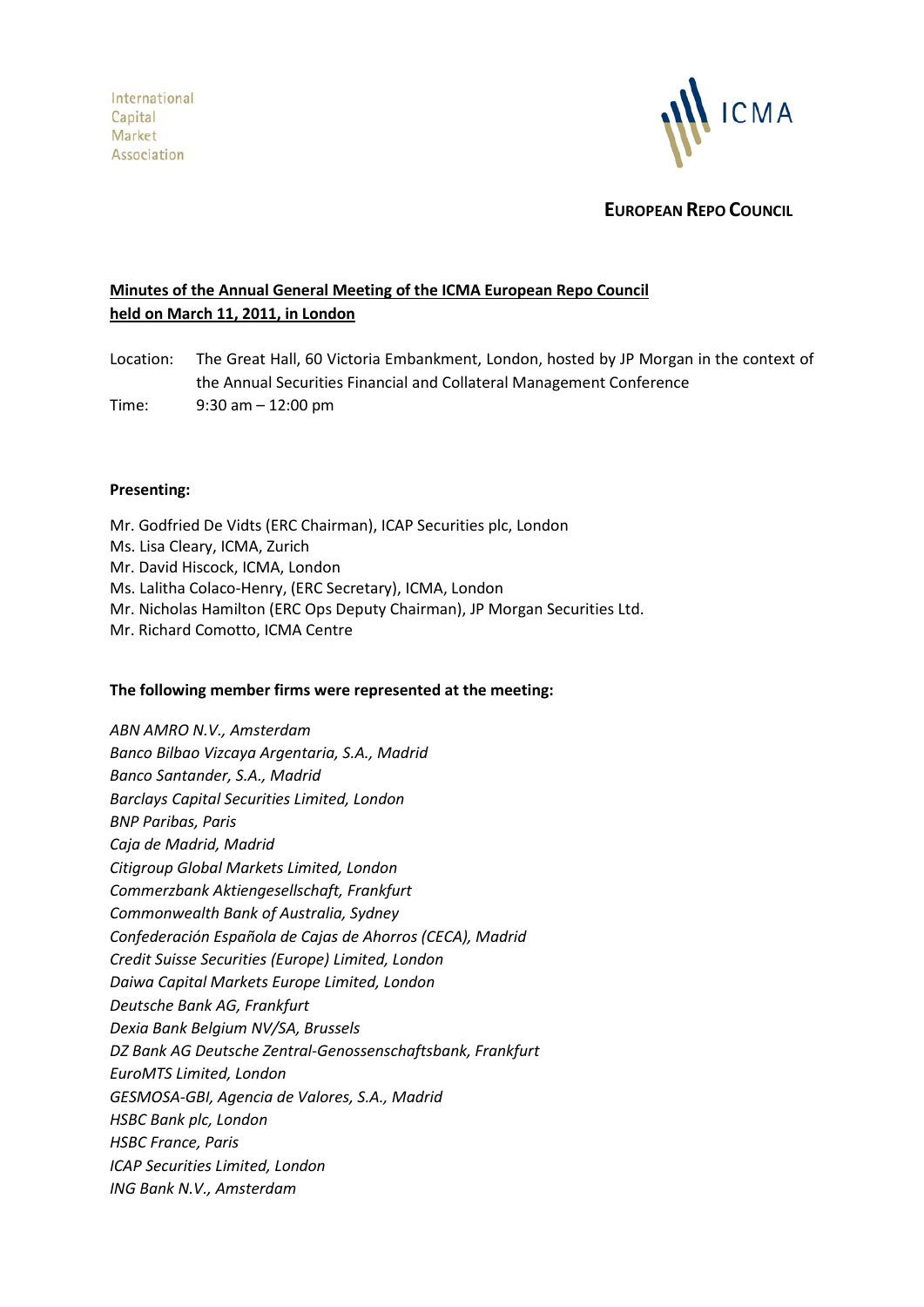*IntesaSanpaolo S.p.A, Milan J.P. Morgan Securities Limited, London Jefferies International Limited, London Landesbank Baden-Württemberg, Stuttgart Lloyds TSB Bank plc, London Merrill Lynch International (trading as Bank of America Merrill Lynch), London Mizuho International plc, London Morgan Stanley & Co. International PLC, London Nomura International plc, London Société Générale S.A., Paris Tradeweb Europe Limited UBS AG, London Branch, London*

#### **The following member firms were not represented at the meeting:**

*Aurel BGC, Paris Banca IMI S.p.A., Milan Bank Julius Bär & Co. AG, Zurich Bank of Scotland plc, London Banque et Caisse d'Epargne de l'Etat, Luxembourg Bayerische Landesbank, Munich Caja de Ahorros y Pensiones de Barcelona (La Caixa), Barcelona Coöperatieve Centrale Raiffeisen-Boerenleenbank B.A. (trading as Rabobank International), London branch Crédit Agricole Corporate and Investment Bank, Paris Danske Bank A/S, Copenhagen Eurex Repo GmbH, Frankfurt Fortis Bank, Brussels Goldman Sachs International, London ING Belgium SA/NV, Brussels KBC Bank N.V., Brussels Kredietbank SA LuxembourgeoiseKBL European Private Bankers S.A., Luxembourg MF Global UK Limited, London Mitsubishi UFJ Securities International plc, London Monte dei Paschi di Siena Capital Services Banca per le Imprese S.p.A., Siena National Australia Bank, London National Bank of Greece S.A., Athens NATIXIS, Paris NIBC Bank N.V., The Hague Norddeutsche Landesbank Luxembourg SA, Luxembourg Nordea Bank Danmark A/S, Copenhagen Raiffeisen Zentralbank Österreich AG, Vienna Royal Bank of Canada Europe Limited, London The Royal Bank of Scotland plc, London*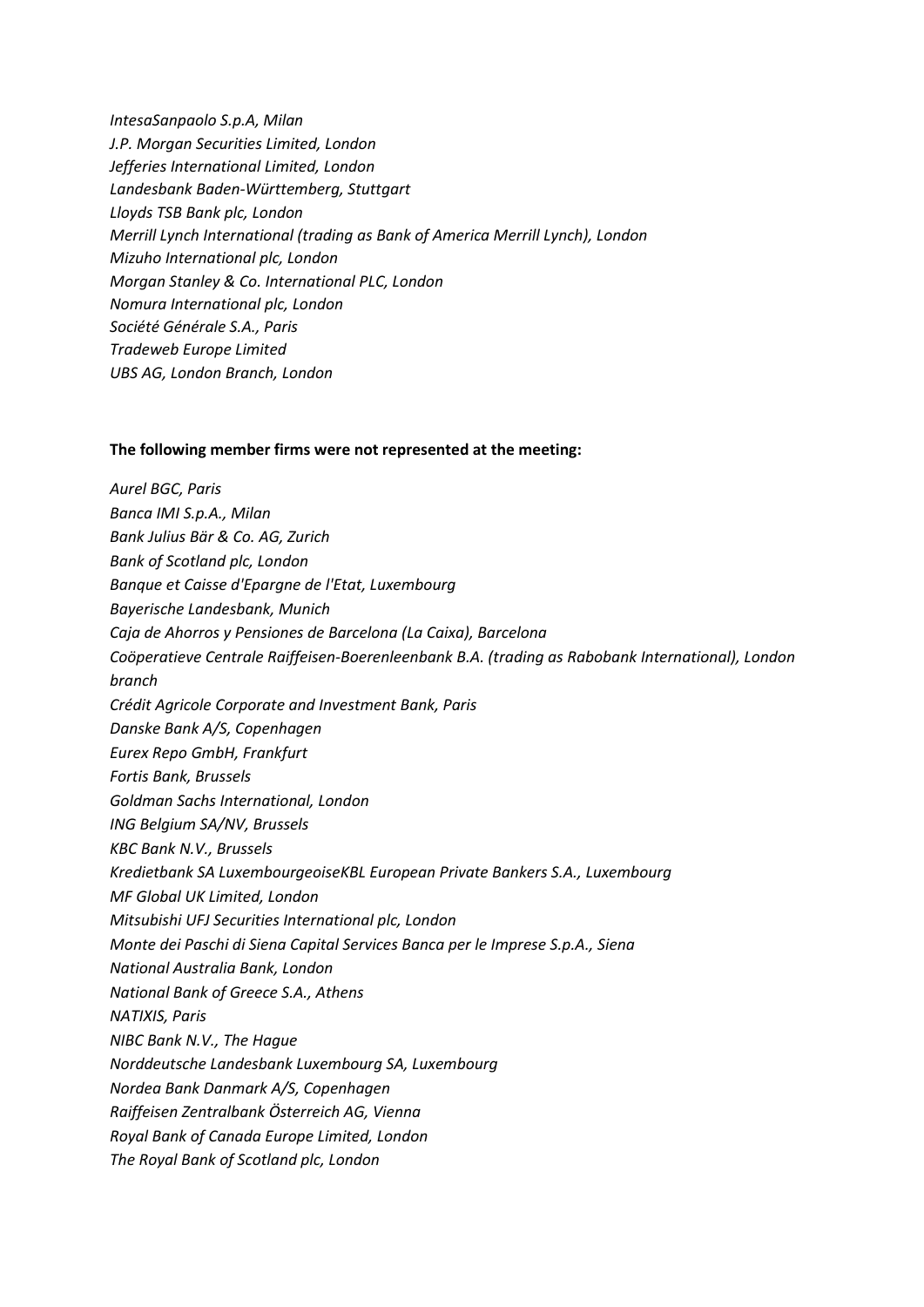*UniCredit Bank AG, Munich UniCredit Bank Austria AG, Vienna WestLB AG, Düsseldorf*

#### **1. Welcome by Martin Scheck, Chief Executive, ICMA**

Mr. Scheck welcomed the delegates to the AGM and noted that the packed room was illustrative of the important role of the ERC Council and ERC Committee and the operation of the debt capital markets as a whole. He noted that ICMA's mission is three-fold – to improve market efficiency, to set internationally accepted standards of market practice and to liaise closely with governments, regulators, central banks and stock exchanges, both at national and international levels. ICMA is also committed to the harmonisation of standard documentation and the review of the GMRA 2000 is integral to this commitment, to ensure that the Agreement retains its pre-eminent position as the foremost agreement for documenting cross-border repo transactions. A GMRA Working Group was set up and ICMA is very grateful to the members of that Working Group for all their hard work. The Working Group considered the lessons learnt from the financial crisis, the amendments that have been made to other Master Agreements such as the GMSLA, feedback from the market and the recommendations of the European Financial Markets Lawyers Group. Lisa Cleary will take you through the revisions to the Agreement as well as the 2011 legal opinion exercise. The GRMA 2011 is likely to be published early next month.

Mr. Scheck also extended his thanks to the ERC Ops group which focuses on market infrastructure issues, which form a critical part of ICMA's work. He also thanked Richard Comotto and noted that the results of the  $20<sup>th</sup>$  bi-annual survey were being presented later in the meeting.

Mr. Scheck also emphasised that ICMA works with a number of Councils and Committees which focus on all aspects of the debt capital markets. For example, the Regulatory Policy Committee, chaired by Robert Gray, looks at providing comprehensive and cohesive responses to consultation papers and to regulators. Additionally, the Primary Markets Practices Committee, the Legal and Documentation Committee and the Issuer Forum focus on primary market issuance. The Primary Market Practices Committee consists of the syndication managers of member firms active in arranging syndicated bond issues in Europe and is concerned with market practice in the primary market. The Legal and Documentation Committee consists of the heads and senior members of the legal transaction management teams of member firms active in lead-managing syndicated bond issues in Europe and is concerned with documentation including the ICMA Primary Market Handbook (formerly known as the IPMA Handbook) and regulatory changes that affect documentation. The Issuer Forum brings together representatives of members' funding and treasury departments to discuss market practice and regulatory developments affecting debt issuance by financial institutions

ICMA is also looking to strengthen its Secondary Market Practices Committee to make sure that our Secondary Market Rules and Recommendations are as relevant as possible to members. To this end, ICMA is in the process of carrying out a review of the ICMA Secondary Market Rules and Recommendations to ensure that they are fit for purpose and properly reflect and support best market practice. MiFID is also a major work-stream and ICMA has been working with other trade associations to ensure there is no duplication of effort.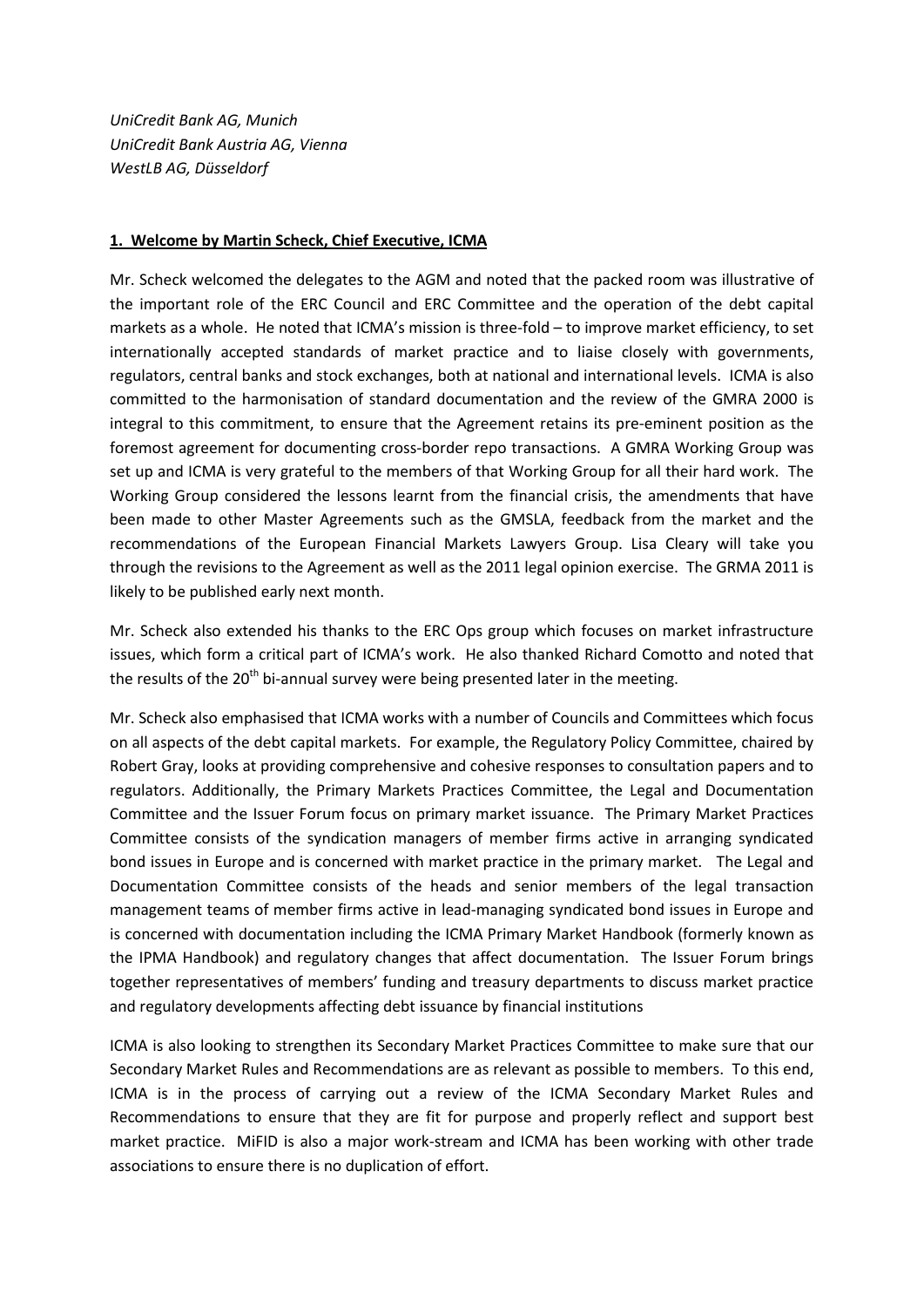There has also been a considerable amount of work that ICMA is doing in relation to sovereign bond markets. This has included a consultation with members on ICMA's Sovereign Bond Consultation Paper. Responses to that paper identified two key issues – the need for improved transparency of the terms and conditions of sovereign bond issues, especially those issued by way of an auction process (as opposed to syndication), and collective action clauses. On the latter point, the Eurogroup (the finance ministers of the Eurozone) recently decided to include Collective Action Clauses (CACs) in all Eurozone sovereign debt issues starting mid-2013. Accordingly, ICMA are preparing a revised working draft of the Collective Action Clause in the ICMA Primary Market Handbook.

On the buy-side of the market ICMA is continuing to build up the Asset Management and Investors Council (AMIC), chaired by Bob Parker of Credit Suisse Asset Management. AMIC is a forum where ICMA's buy-side members can discus asset management issues of common interest in order to reach a consensus on market-led initiatives, market practice guidelines and responding to consultation papers from regulators. The AMIC has recently been looking at Credit Rating Agencies and is of the view that reforms need to be well conceived in order to maintain the public-good aspects of credit ratings and to avoid unintended consequences such as increased costs and reduced access to capital markets. The AMIC has also been looking at corporate governance issues and Level Two of the Alternative Investment Fund Managers Directive, amongst other things.

ICMA has also recently moved to new premises in London which has given us the opportunity to host seminars, roundtables and other events for our members. Mr. Scheck urged delegates to look out for such invitations, especially as such events are free for Members.

In addition, ICMA has worked to ensure that the GRMA and GMSLA workshop was held more frequently to accommodate the demand. On education more broadly, the ICMA Centre at the University of Reading provides high quality ICMA Executive Education to Members and to the market at large. ICMA has recently revised its suite of courses on offer and 600 people took the courses last year, up from 400 the year before.

Finally, on membership, Mr. Scheck noted that ICMA has 62 new members which has boosted the total membership to over 400 firms. This emphasises one of the strengths of ICMA, which is its broad membership which, amongst other things, means that when ICMA talks with regulators it is clear that the Association has the broad support of the industry as opposed to merely representing a very narrow point of view.

## **2. Opening of the meeting by the Chairman of the European Repo Committee**

The Chairman extended his sincere thanks to JP Morgan for hosting the annual general meeting in such a beautiful room. The Chairman also thanked the staff at ICMA given the volume of regulatory changes being proposed by Brussels.

Patrick Pearson, the head of the financial markets infrastructure unit at the European Commission had spoken at the last ERC general meeting in Amsterdam. He had referred to the ERC's White Paper of July 13<sup>th</sup> as a welcome initiative that identified a number of problems with the market infrastructure. Paul Bodart, in his capacity as co-chair of the harmonisation of settlement cycles working group, had also spoken at the Amsterdam meeting. David Hiscock would provide an update on the findings of the working group and the CSD consultation that ended two weeks ago. The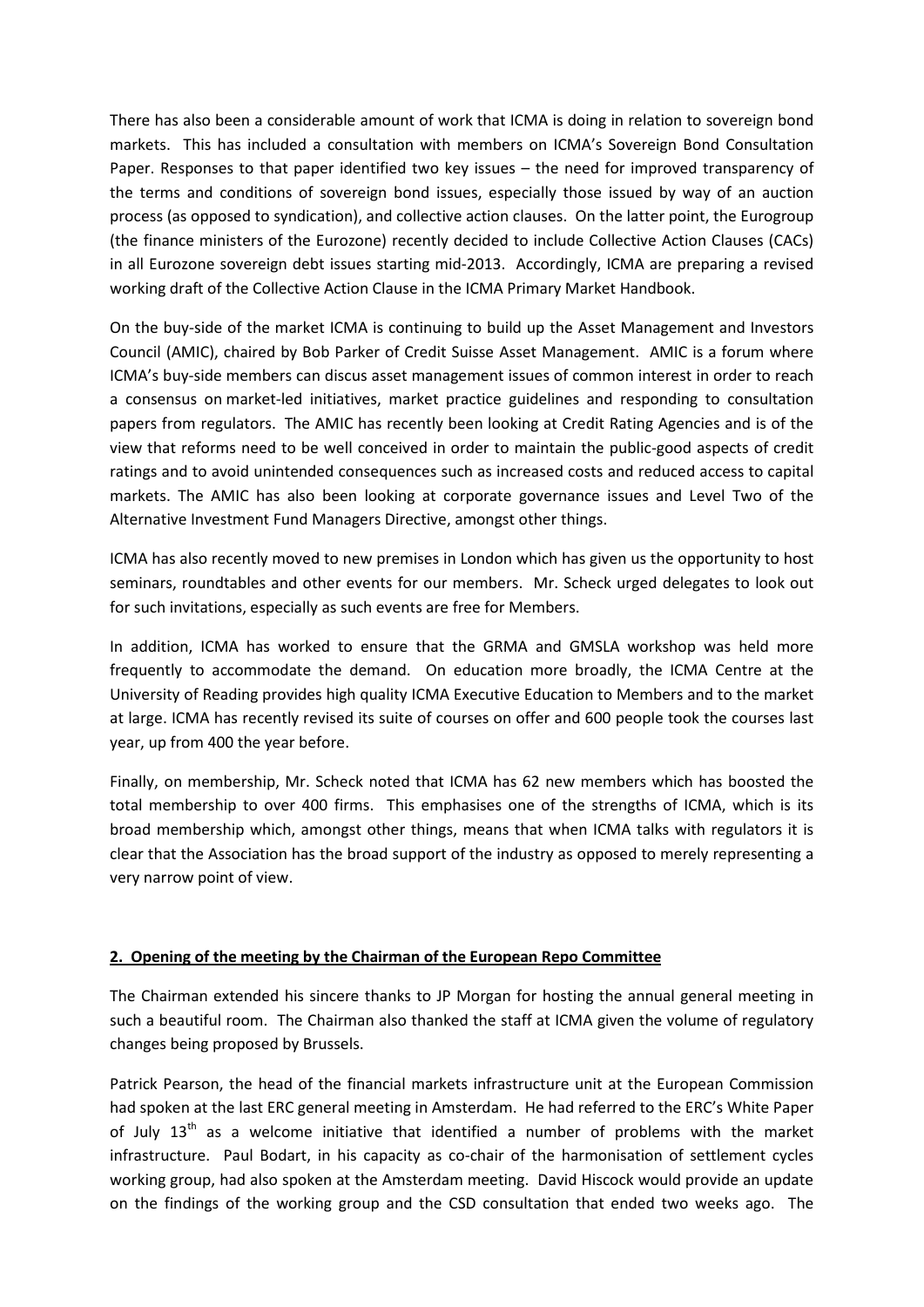Chairman indicated that he wanted to flag a number of issues that the ERC Committee had been looking at so that the Council had a comprehensive idea of the various regulatory initiatives that will impact the market in the coming months and years.

The Eurosystem had recently organised a meeting on CCBM2 where one of the participants had noted a lack of education on repo markets. The Chairman expressed surprise as ERC had done much to set up repo seminars in most European capital cities as well as Moscow, Hong Kong, and Shanghai. Thanks also went to Richard Comotto for his efforts in this regard. The Chairman also asked for a sponsor to come forward for the next professional repo course.

The creation of two new European institutions was noted. The European Financial Stabilisation Mechanism (EFSM) is an emergency funding programme reliant upon funds raised in the financial markets and guaranteed by the European Commission using the budget of the European Union as collateral. It will have a total volume of up to 500 billion euros. Additionally, the European Financial Stability Facility (EFSF) will provide loans in conjunction with the IMF to cover the financing needs of euro area Member States in difficulty. Both the EFSM and the EFSF will play an important role in setting new types of collateral to be used for repo transactions.

The ERC has also been looking at the reform of Basle 3/CRD IV regarding the use of collateral. Initially, only 100% of government bonds had been envisaged. However, Mario Nava, who is responsible for the European Commission's work regarding the reform of the CRD, has now said that Europe has obtained a deviation where 40% of the liquidity buffer can be made up of corporate collateral. This is a step in the right direction but the ERC's preference is that the liquidity buffer be expanded to equities and also to gold. Regarding the latter, the ERC has endorsed a letter from the World Gold Council to consider gold as collateral. The Chairman went on to state that he understood that there are only a few years left before this window of opportunity to increase the types of collateral will close, so the ERC will remain vigilant and ask for a wider basket before 2018.

The Expert Group on Market Infrastructures (EGMI), chaired by Patrick Pearson has now had three meetings. The objective of EGMI is to contribute to the development of an efficient, safe and sound European post-trade market. The Chairman had been asked to chair a working group looking at collateral. The various working groups presented their findings at the last EGMI meeting, at which time the Commission also presented a draft framework paper. Since that meeting, industry participants have taken steps to clarify the purpose of this work and will engage actively to ensure that it is clear what the supposed outcome of this work is to be as it is looking increasingly likely that a further regulatory initiative is envisaged. Note that a conference will be organised later this year by the Commission where policy steps and the long term future of the post trade area will be discussed.

In December, Eduard Cia and the Chairman represented the ERC at the annual conference of the Russian National Securities Market Association (NSMA). This annual event is supported by the banking community and the Russian Central bank and great progress has been made in developing the legal framework for repo in Russia. Ms. Cleary will report further on this. The first repo survey from Russia is also included at the end of our  $20<sup>th</sup>$  repo survey.

The European Central Bank's regular COGESI meeting also contributes to initiatives that should improve the stability of repo markets. The COGESI addresses issues and developments which are relevant for the euro securities settlement industry and which are of common interest for the Eurosystem, market infrastructures and market participants. The last meeting of the COGESI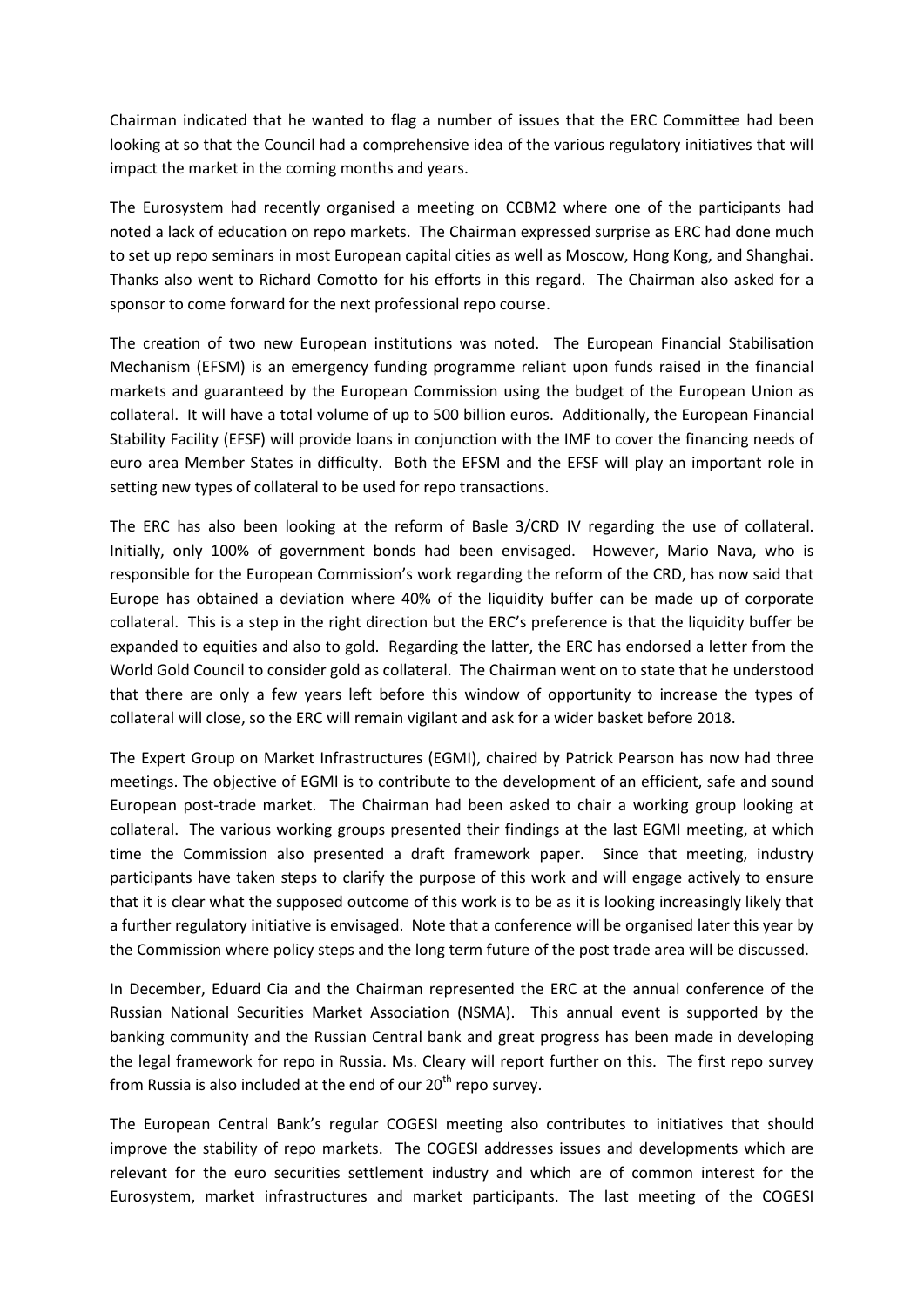discussed the final report prepared by the CPSS on "Strengthening repo market infrastructures". CCBM2 is also now on track to deliver a comprehensive and easy to use collateral central bank management that will bring efficiencies to all. The last COGESI meeting also discussed the forthcoming CPSS IOSCO standards for CCPs in light of the derivatives work undertaken. Minutes of these meetings are posted on the ECB website and delegates were urged to review them periodically.

The ERC Committee also had an ad hoc meeting with the ECB in Frankfurt where various issues of interest were discussed. This meeting should help both the private and official sector in understanding the needs of the market. The Chairman also noted that Tony Baldwin was the ERC's representative to the permanent meetings hosted by the Bank of England in the SLRC.

At the last Council meeting, Tony Platt, chair of ERC Ops Group, called for more participation from ERC Council firms. The Chairman was pleased to report that more banks have come forward but more active membership is still needed. There are a large number of projects underway on which the ERC Ops will need to advise the ERC Committee. To help the chair of the ERC Ops Group, a deputy chair – Nicholas Hamilton - has been elected.

The ERC Committee had also had a presentation on the New MIC, the Italian initiative initially supported by the Bank of Italy in the light of the crisis that has now been reformed as a fully private structure. The Committee had also been given a presentation on the use of funds as collateral, given by Clearstream in January.

# 3. Approval of the minutes of the ERC Meeting held on Wednesday, 27<sup>th</sup> October 2010 in **Amsterdam**

The Chairman asked if there were any comments on the minutes of the last Council meeting held on October 27<sup>th</sup>, 2010 in Amsterdam. No comments were raised and the minutes were unanimously approved.

## **4. Update on legal framework**

Ms. Lisa Cleary said that just over a year ago ICMA's ERC committee had put together a working group to consider whether it was necessary to update the 2000 version of the Global Master Repurchase Agreement (GMRA), the market standard agreement for documenting cross border repo. The working group was made up of market practitioners and legal and documentation colleagues from within Member firms. The working group was also kindly assisted by Michael Raffan from Freshfields Bruckhaus Deringer and Habib Motani from Clifford Chance. The group also worked closely with SIFMA's MRA review working group and kept the European Financial Market Lawyers Group (EFMLG) informed of its discussions. In its coordination of the review process, ICMA had proactively reached out to the market in order to ensure that the result was a revised agreement which satisfied the requirements of its users and could withstand increasingly challenging market conditions.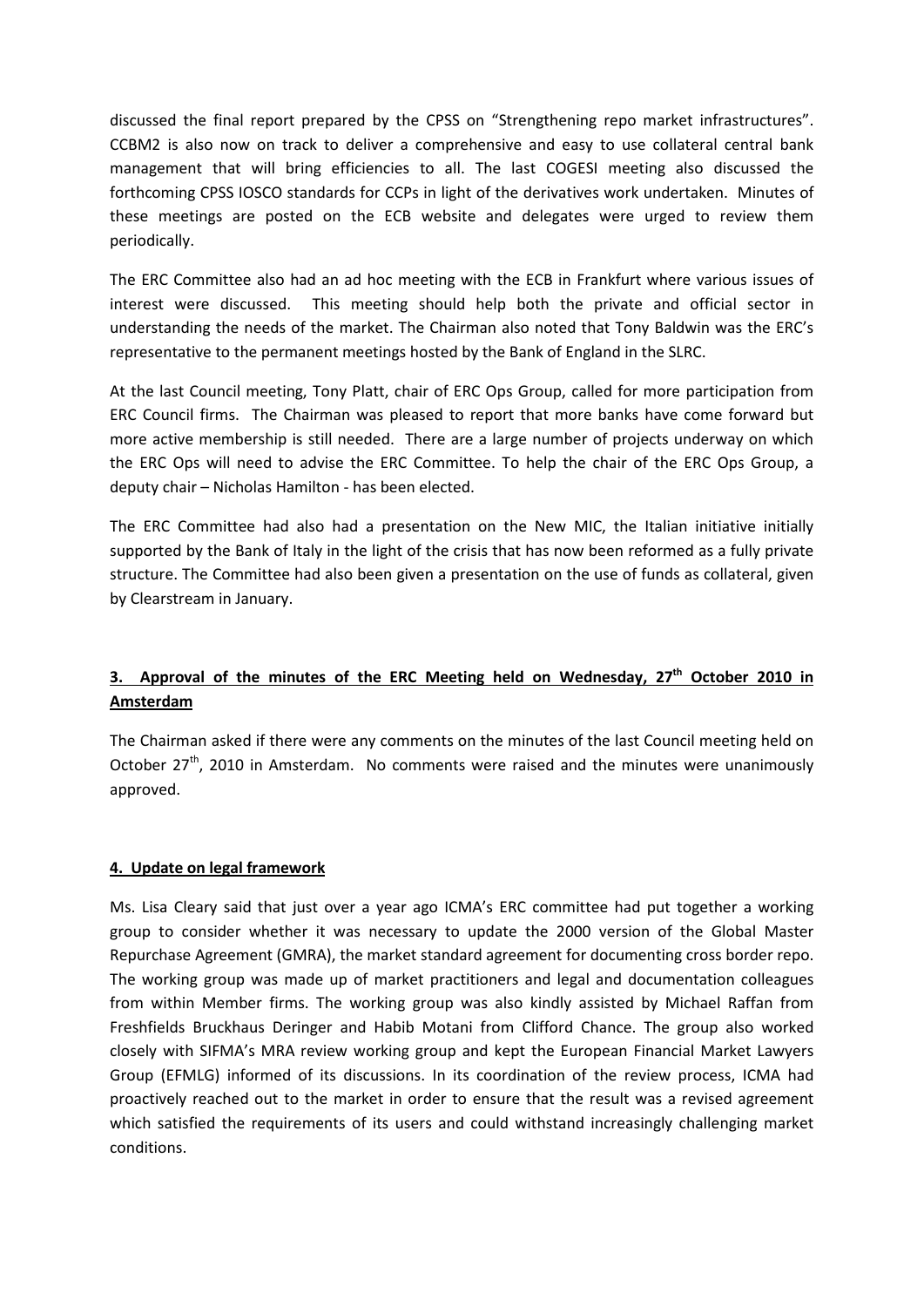The working group worked tirelessly to consider a vast range of issues as part of its review of the GMRA, including but not limited to:

- The default process in the post Lehman environment;
- Calls for harmonisation across master agreements;
- Changing insolvency/ bankruptcy regimes; and
- Changing repo market practices.

Ms. Cleary thanked all of those who were involved in the review process. She also noted that the finalised text of the GMRA 2011 would be published alongside the 2011 ICMA GMRA legal opinion updates next month.

One of the main catalysts for undertaking a review of the GMRA was the Lehman default experience, giving rise to a focus on paragraph 10 of the agreement - the default provisions. Paragraph 10 has been the subject of a number of key changes. The first issue to be considered was when is an event of default deemed to have occurred? Under the GMRA 1995 and 2000 versions, except in the case of certain acts of insolvency (where default is automatic) the non-defaulting party has the discretion to decide whether these events are to be treated as events of default giving rise to termination of the agreement. In order for an event to be deemed an Event of Default, the non defaulting party must serve a Default notice. It has the option to do so, but is not compelled to do so. The GMRA 2011 alters the logic of this methodology and brings the agreement in line with the equivalent practice of the ISDA master agreement. That is to say that the occurrence of an event of default now results from a fact pattern, not from the serving of a default notice. The non defaulting party now triggers termination of the agreement by designating an early termination date, which, as with the former default notice, it has the option to do, but is not compelled to. The importance of this amendment is two-fold. Firstly, the harmonisation of the process for calling for early termination of an agreement with the ISDA master agreement creates efficiencies for users and should reduce confusion when closing out agreements across product types in times of market turmoil. Secondly, where parties have cross default clauses in their agreements with the defaulting party, there is increased clarity as to whether or not an Event of Default has occurred under the GMRA.

The working group also looked at expanding the Acts of Insolvency definition in paragraph 10. The definition of "Act of Insolvency" in the GMRA includes those events considered to be clear indications of a counterparty's inability to perform its obligations under an agreement of this type. These form part of the list of Events of Default which may trigger early termination of the agreement. In the GMRA 2011, we have added a new event to the list of Act of Insolvency events and also amended the definition of other types of Act of Insolvency events, in order to ensure that the drafting adequately covers all relevant indications of insolvency. The new Act of Insolvency event relates to the carrying out of enforcement measures in relation to all, or substantially all assets of a party. It is an act of insolvency event currently found within the ISDA master agreement and therefore further harmonises the GMRA with the latter. As with the previous change, the benefit of this amendment is increased clarity in terms of the definition of Act of Insolvency, as well as efficiencies in relation to taking a coordinated approach upon the occurrence of an insolvencyrelated event across master agreements.

The working group also considered default valuation time. On default, the GMRA 2000 allows the non defaulting party to calculate the close out amount by reference to actual sale or purchase prices or, if they so choose, the market value of the securities, in either case, at any time during the 5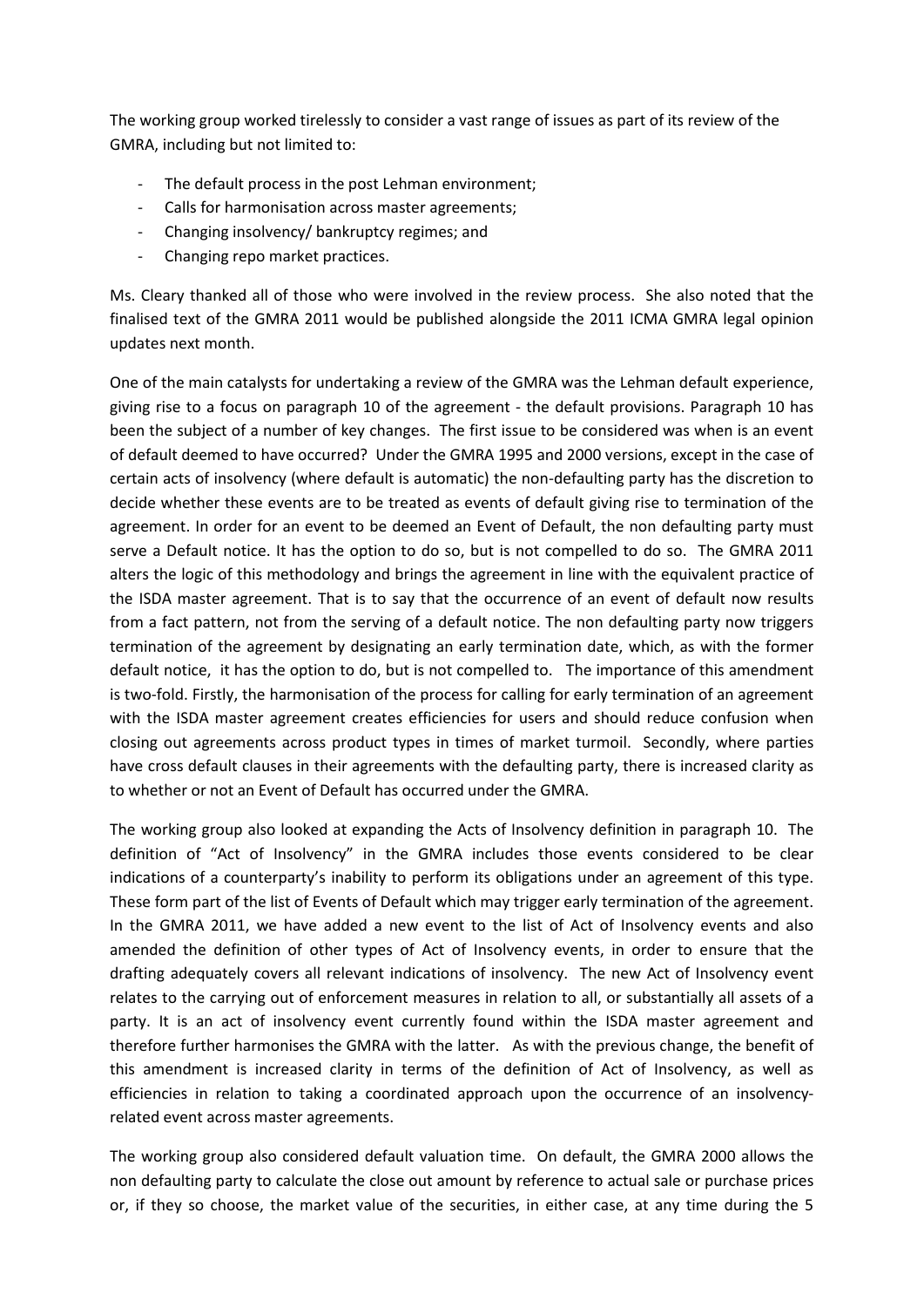dealing days following the occurrence of the event of default. The GMRA 2011 affords more flexibility as to the timing of such calculation, providing that the default market value of any equivalent securities of equivalent margin securities shall be determined by the non defaulting party on or as soon as reasonably practicable after the early termination date. In times of market turmoil, the extra flexibility this approach affords will be invaluable to the orderly liquidation and/or valuation of positions.

Margin percentage was also one of the issues considered by the working group. The concept of margin percentage has been introduced to the GMRA 2011 to formalise the possibility for applying a haircut to margin securities. Such rate is agreed by the parties bilaterally, acting in a commercially reasonable manner and is applied when calculating the Market Value of Margin Securities for the purposes of margining. This change updates the agreement in respect of current market practice.

Ms. Cleary also noted that the GMRA 2000 defines the Spot Rate (foreign exchange conversation rate) as the relevant rate quoted by Barclays Bank PLC, unless otherwise agreed by the parties. The GMRA 2011 amends this definition and splits it into two. For the purposes of paragraph 10 (default valuation) the spot rate is obtained by reference to a pricing source or quoted by a bank, in each case, specified by the non-defaulting party at such dates and times determined by the non-defaulting party. This provides the non defaulting party with the appropriate flexibility to indicate the conversion rate used in a default scenario. For any other purpose, the spot rate is obtained by reference to a pricing source or quoted by a bank, in each case agreed by the parties, or absence such agreement, by the buyer.

The working group also considered margin maintenance and the cash equivalent amount. Under the GMRA 2000, where a party that has called for margin has previously delivered margin securities, it is entitled to have these returned. It can be deemed an event of default to fail to deliver such equivalent margin securities. The GMRA 2011 recognises that a party, having made all reasonable efforts to do so, may, for reasons relating to the securities or the clearing system through which the securities are to be transferred, be unable to deliver equivalent margin securities. The revised agreement provides a mechanism whereby a cash amount equal to the market value of the margin securities may be transferred as a substitute. If, after a period of two days, the failure is continuing, the receiving party may, by notice, require the transferor to pay a cash equivalent amount equal to the default market value of the equivalent margin securities. This amendment carefully balances the rights of the party calling for return of the securities with the party obliged to deliver the securities. There is no interest payable on the initial cash amount transferred so as to avoid unjust enrichment and it is the default market value of the securities which is used as basis for calculating the cash equivalent amount payable after the two day grace period.

The GMRA 2011 also introduces a set off clause to the agreement. This allows the non defaulting party to reduce any amount payable after closing out the agreement, by any amount owed under any other agreement between the parties. Once again this represents a point of harmonisation with the ISDA master agreement and an increased capacity to mitigate exposure under the agreement.

Ms. Clearly noted that the new GMRA 2011 is representative of a market driven process and ICMA will fully support initiatives to implement the revised documentation. She urged delegates to inform her of how ICMA might assist, in addition to current educational and training offerings and legal helpdesk.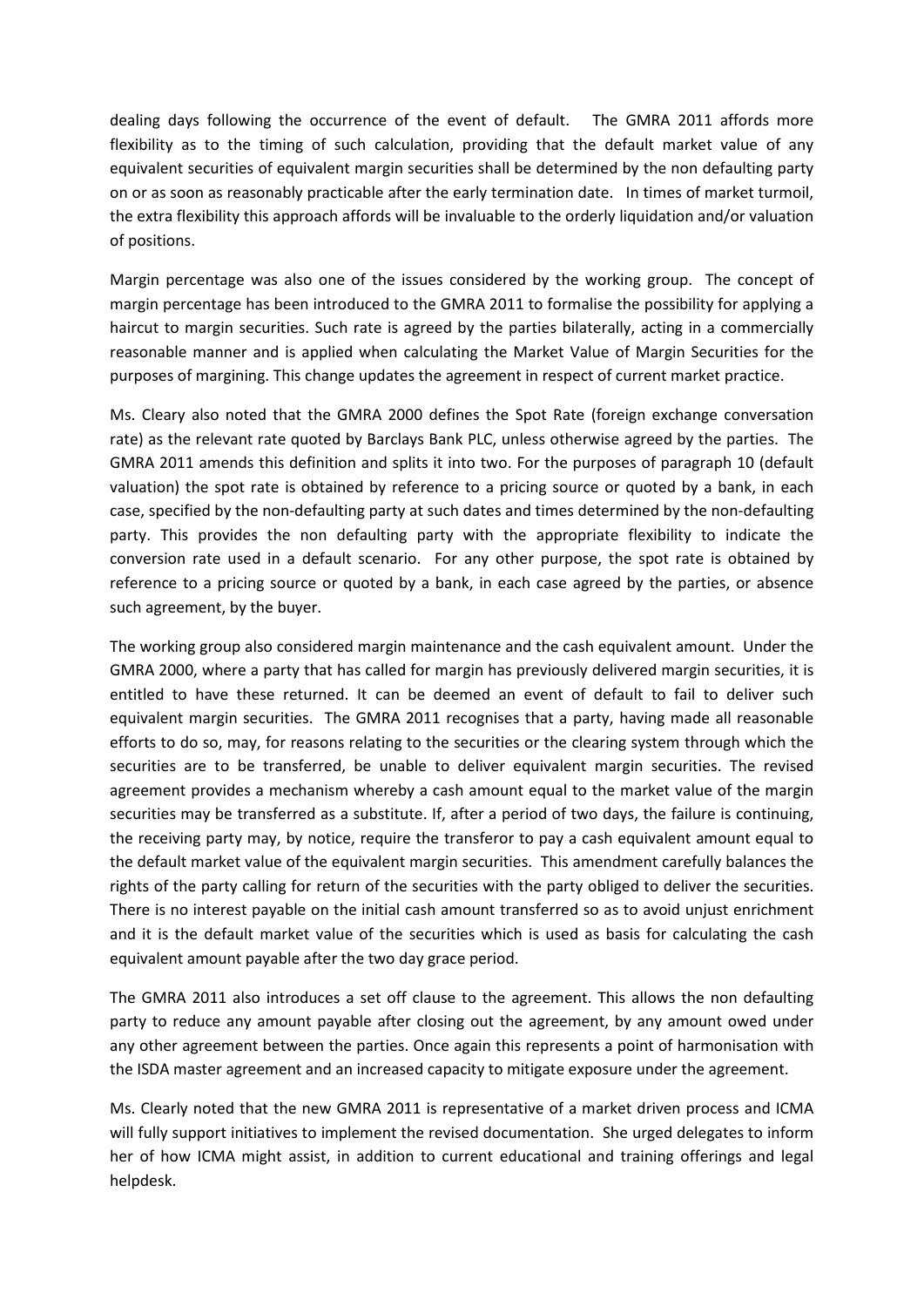On the issue of the update of the GMRA legal opinions, Ms. Cleary noted that ICMA continues to be the sole provider of industry standard opinions on the GMRA and as mentioned, this year's opinions will not only cover the GMRA 95 and 2000 but will also opine on the GMRA 2011. The 2011 legal opinion update will shortly conclude with updates of the 2010 legal opinions being obtained in over 60 jurisdictions. Of particular significance this year is the addition of an opinion for Russia. Recent amendments to Russian legislation have greatly improved the environment for repo and derivatives trading in this jurisdiction. Under new law, close out netting arrangements are now enforceable under certain conditions. ICMA has commissioned Freshfields, Moscow to produce an opinion on the GMRA, which will be made available alongside the legal opinion updates next month.

Mr. David St Clare Nelson of Machiavelli Consulting asked whether the GMRA 2011 would be circulated in draft form to the market for comment. Ms. Cleary indicated that a draft of the GMRA 2011 has already been circulated widely to the market and extensive comments have been received.

## **5. Credit Claims**

Ms. Cleary noted that at the last council meeting, she had reported that the aim of the credit claims project was to add to the range of available collateral by establishing a system for repo-ing credit claims under the GMRA for day-to-day use by banks seeking to fund their business short term in the interbank markets. ICMA has completed a legal feasibility study which supports the development of this product under English and German law and is also closely following developments in French law in this context. Legally, the basic proposal is as follows: Once a loan is immobilised in the central clearing system, legal title to a loan will be transferred exclusively by means of matching 'buy' and 'sell' orders entered into the clearing system. Payments under the loan will be made through the clearing system which will hold the definitive evidence of legal title. The implementation of the above mentioned directives will ensure settlement finality in relation to credit claims and it remains important to monitor such implementation. The main points of nexus are that 'credit claims' will be treated as financial collateral so that repos of credit claims should benefit from the same protections as apply to repos of securities as title transfer collateral arrangements.

The legal foundations have been laid (so far as they can be at this stage) so this project now focuses on commercial and technical considerations. ICMA continues to actively liaise with the Loan Market Association on the commercial considerations (particularly from the perspective of the borrowing community), whilst the ICSDs consider the technical demands of the proposed legal framework. The ERC will be kept informed of all progress.

#### **6. Elections to the European Repo Committee**

The Chairman invited members of the European Repo Council to hand in their completed ballot forms. The results of the election are set out below (see minute of Agenda item 10).

## **7. Progress report on interoperability between triparty agents**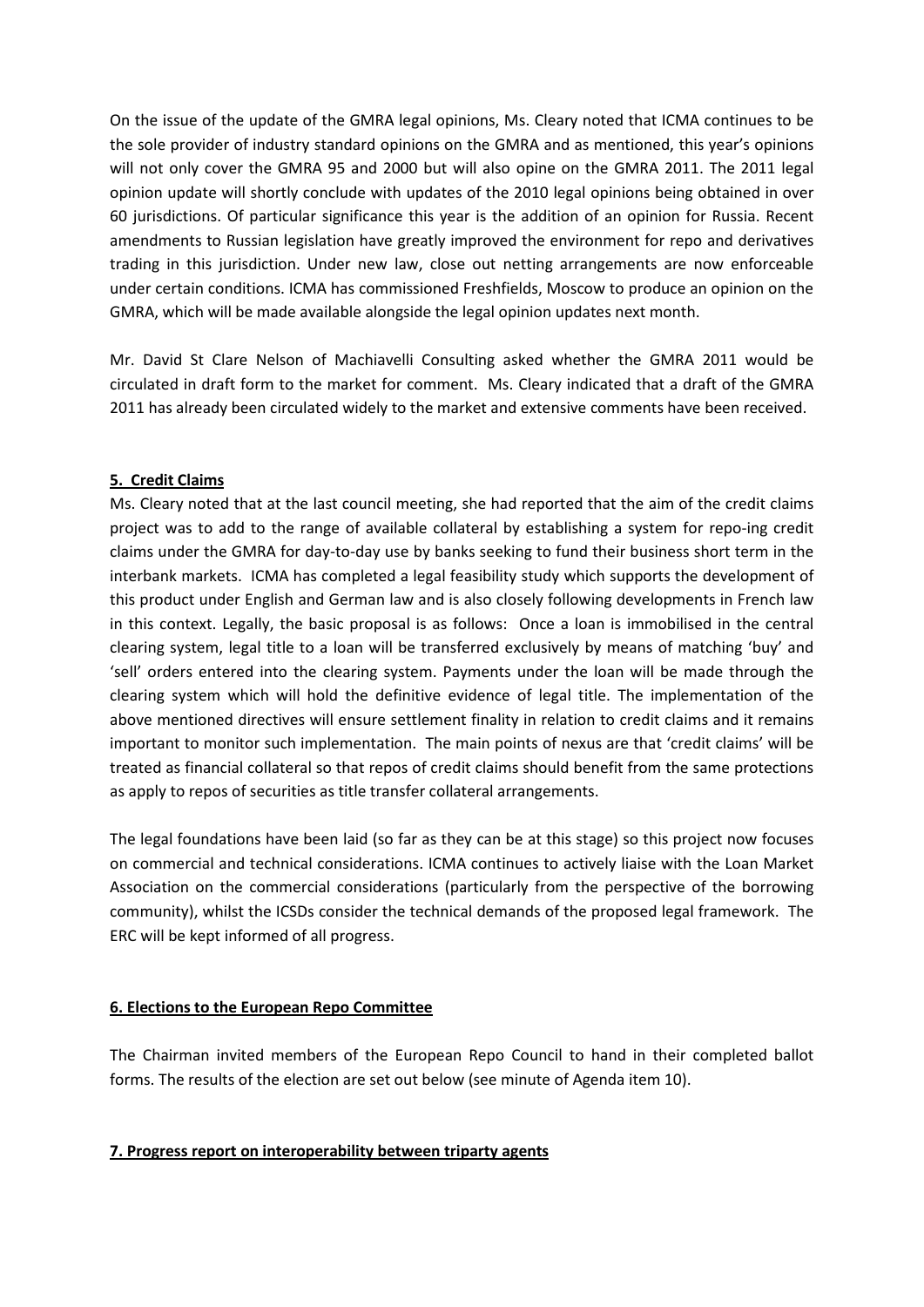The Chairman noted that the ERC had spent a considerable amount of time considering how to advance triparty interoperability. The ERC has now chosen a model which supports GC basket trading, cleared by the CCPs, in this particular case Eurex Clearing but not exclusively. This model, developed by Clearstream and Euroclear, has also been validated by the ERC Ops group, the CCPs and trading platforms. The ERC has determined that the model can work but with certain constraints. To avoid a reduction of the trading deadline, the ERC Ops Group has considered the creation of two types of baskets – the first would be a new interoperable basket which would be tradable until 14:00 CET. For this first interoperable basket, substitution would be permitted up to 14:00 CET. The second basket would comprise the existing €GC and GC Pooling non-interoperable baskets which would be tradable from 14:00 CET until 16:00 CET and settling in each CSD. While there will be different baskets, by connecting to two ICSDs, the market would also have a single liquidity pool until 14:00 CET for trading using the bridge. Ultimately, we need to get to a position where the bridge can be used up till 17:00 CET, but this will take time. In the meantime, taking this model forward will require investment from trading systems, CCPs and ICSDs as well as commitment from the market to participate. The ERC has been working with the two ICSDs to improve connectivity over the bridge for triparty; discussions have gone well.

The Chairman also noted that CCBM2 will bring great efficiency to the markets. At the moment collateral has to be repatriated and this requirement will cease with the implementation of CCBM2. The ERC has, for a long time, championed the use of triparty. It is promising to see that the CCBM2 project will incorporate tri-party. The repatriation requirements will be abolished and thus firms will be able to choose their CSD, irrespective of where the collateral is located, from 2013.

Finally, the Chairman noted that in August 2003 the CPSS published a paper "The role of central bank money in payment systems"<sup>[1](#page-9-0)</sup> that made clear the central bank money and commercial bank money should connect efficiently. Further study will be commissioned by the ERC and the results of this work will be used in future discussions around this issue.

## **8. Regulatory Issues**

Mr. Hiscock said that the proposed Basle 3 rules on capital and liquidity requirements had been published on December 16<sup>th</sup>. The proposed text details global regulatory standards on bank capital adequacy and liquidity and cover both micro-prudential and macro-prudential elements. There are two elements of note. First, the capital proposals include a global leverage standard ratio. Netting will be permitted in addition to repo but the starting point for measuring exposures will be the accounts and there will be no cross product netting.

Regarding liquidity, the proposed text includes provisions relating to the introduction of two global liquidity standards - the Liquidity Coverage Ratio and the Net Stable Funding Ratio. There had been a question about the definition of assets admissible as liquid for the purposes of the coverage ratio. The Basel text now defines high-quality liquid assets which can be included in the liquidity buffer. "Level 2" assets (which include certain corporate bonds and covered bonds) may comprise up to 40% of the liquidity buffer subject to a minimum 15% haircut applied to those assets. Such Level 2 assets

<span id="page-9-0"></span> <sup>1</sup> Available via:<http://www.bis.org/publ/cpss55.htm>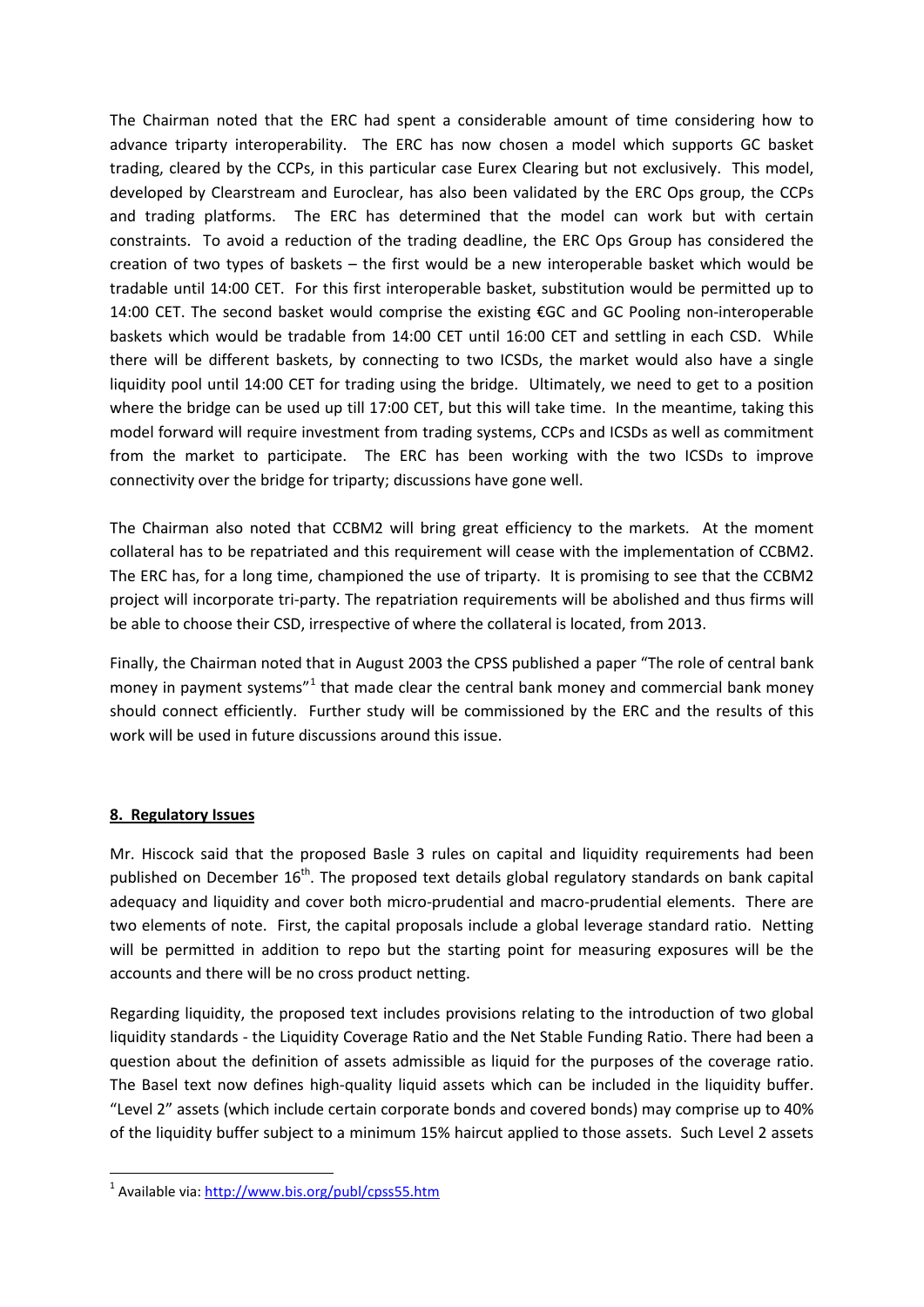must be traded in large, deep and active repo or cash markets characterised by a low level of concentration.

On exposure to CCPs, the new regulatory framework is placing greater emphasis on encouraging the market to shift transactions into CCP cleared arrangements. However, this puts a new focus on CCPs. The December Basle consultation addressed the treatment of exposures to CCPs. It has now been suggested that a 2% risk weight should attach to trade exposures to qualifying CCPs to reflect the fact that CCPs may not be risk free. Moreover, it is clearly stated in the proposal that, in order to benefit from this advantageous risk weighting, the CCP must comply with the applicable CPSS/IOSCO Standards. The Basle consultation closed on February  $4<sup>th</sup>$ . On the  $9<sup>th</sup>$  of February, the Commission launched a parallel consultation on the CRD IV. This consultation seeks to gather stakeholders' views on the Commission's proposals to implement Basel III into EU law. The deadline for responses was March  $9^{th}$ .

Turning to the CPSS/IOSCO standards for CCPs, it is important to be aware that IOSCO has just launched a new consultative report "Principles for financial market infrastructures" which contains a single, comprehensive set of 24 principles designed to apply to all systemically important payment systems, central securities depositories, securities settlement systems, central counterparties and trade repositories. When finalised, the new principles will replace the three existing sets of CPSS and CPSS/IOSCO standards, the "Core principles for systemically important payment systems" (2001); the "Recommendations for securities settlement systems" (2001); and the "Recommendations for central counterparties" (2004). This latest IOSCO consultation closes on July 29<sup>th</sup>.

Turning to the subject of common EU rules for CSDs and securities settlement, Mr. Hiscock said that the European Commission had issued a new consultation on January  $13<sup>th</sup>$  looking to improve the safety and efficiency of settlement. It proposes a new common EU framework for CSDs and ICSDs, setting out a regime for the authorisation and supervision of CSDs as well as the setting of prudential standards for such entities. The paper also considers access to, and interoperability among, CSDs. Harmonisation of key aspects of securities settlement is also considered. The consultation asks what measures could be taken to address concerns relating to the well-functioning of securities settlement. It also seeks input on how settlement discipline can be improved i.e. that transactions settle on their intended settlement date. The consultation also proposes that settlement periods be harmonised with transactions settling at  $T + 2$ . The ERC submitted a response to this consultation by the March  $1<sup>st</sup>$  deadline, which drew attention to the ERC's White Paper that was published last year. The response also highlighted the need to carefully consider differences between markets in formulating proposals – it cannot be assumed that what is considered appropriate for equity markets is equally applicable for other markets. The ERC's response also made reference to the role of central bank money in payment systems. The ERC consider it crucial that both central bank money and commercial bank money continue to be broadly accepted under reasonable and appropriate risk management terms. The next step is for a legislative proposal to be published by the Commission in June. The harmonisation of settlement cycles working group, which was established by CESAME 2, also submitted its final report as a response to the Commission's consultation on common EU rules for CSDs and securities settlement. The report includes a series of annexes including one on the principles for the maximisation of settlement efficiency and another on the case for harmonising settlement cycles.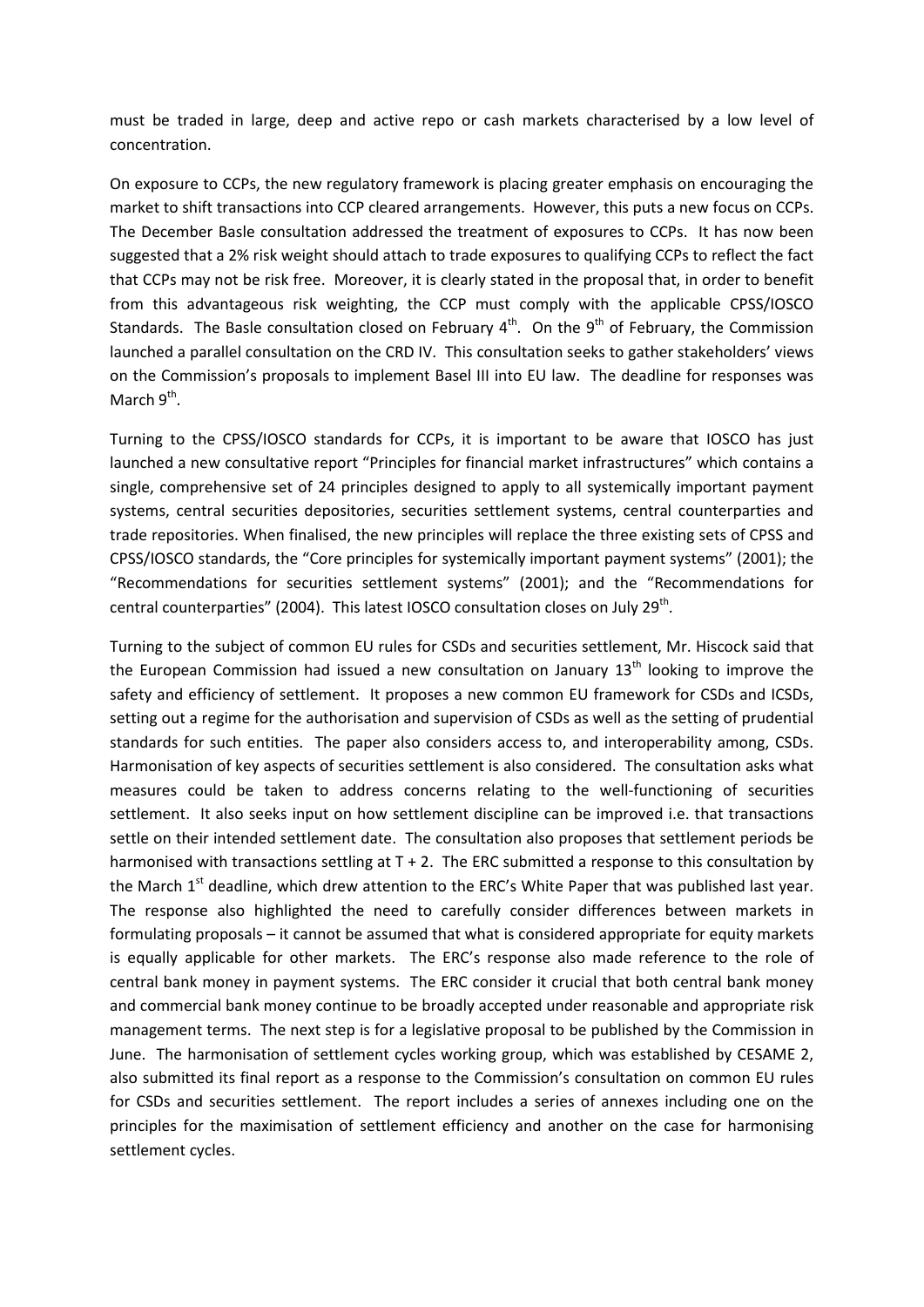Mr. Hiscock also noted that the European Commission issued a consultation paper in November last year entitled "Harmonisation of the legal framework for securities holding and transactions". The purpose of the consultation was to inform the preparation of a Commission legislative proposal for adoption before the summer. The ERC, working closely with the ERC Ops group, submitted a short response that set out the concern that some of the practical implications of the proposals had not been sufficiently detailed. Additionally, the ERC response stressed the need to take due account of differences relating to the repo market and called for care to avoid any adverse impacts on established repo market practices. The Commission has subsequently published a summary of responses.

Last year, the Commission also issued a consultation on crisis resolution rules for failing banks. A temporary stay on rights to close out netting was proposed in circumstances where authorities transfer relevant contracts as part of a resolution measure. A further consultation on the technical details underpinning the regime was subsequently issued in January with a March 3rd deadline for responses. The ERC submitted a response that highlighted the need for arrangements to take account of repo and other types of financing trades. Moreover, the aim of allowing for the orderly resolution of a failing institution must be balanced with the market need for prompt close out so as to mitigate the risk of loss. The imposition of rigid or ill defined constraints could serve to impede established market practice for the efficient (repo) financing of securities positions.

Netting has also been receiving increased regulatory scrutiny, partly because of the Commission's work on crisis resolution. The Commission is looking to develop netting legislation later in 2011 which is intended to address perceived deficiencies in the European legal framework. The form that this legislation will take is likely to be a new EU directive rather than amendments to existing legislation. The ERC will keep a close eye on developments in this area given the netting provisions in the GMRA.

On the accounting side, the International Accounting Standards Board (IASB) and the US-based Financial Accounting Standards Board (FASB) published, on January 28<sup>th</sup>, a proposal for a common approach to offsetting financial assets and financial liabilities in the statement of financial position (balance sheet). At present, the circumstances when financial assets and financial liabilities may be presented in an entity's balance sheet as a single net amount, or as two gross amounts, differs depending on whether the entity reports using International Financial Reporting Standards (IFRSs) or US generally accepted accounting principles (GAAP). The IASB and FASB are now proposing that offsetting should apply only when the right of set-off is enforceable at all times, including in default and bankruptcy, and the ability to exercise this right is unconditional, that is, it does not depend on a future event (for instance, a default). The entities involved must intend to settle the amounts due with a single payment or simultaneously. Provided all of these requirements are met, offsetting would be required. The proposed requirements would be broadly comparable to the requirements currently contained in IAS 32 – i.e. the proposal acts to move US GAAP to the IAS position. The proposals would amend IFRSs and US GAAP and eliminate several industry-specific netting practices. Comments on the proposal are due by April  $28<sup>th</sup>$ .

Ms. Colaco-Henry said that for much of last summer, the Committee of European Securities Regulators (CESR) consulted on a wide variety of issues which resulted in the publication of four papers setting out CESR's Technical Advice on reforming MiFID. This was then followed by the publication of the European Commission's much anticipated MiFID consultation in December. The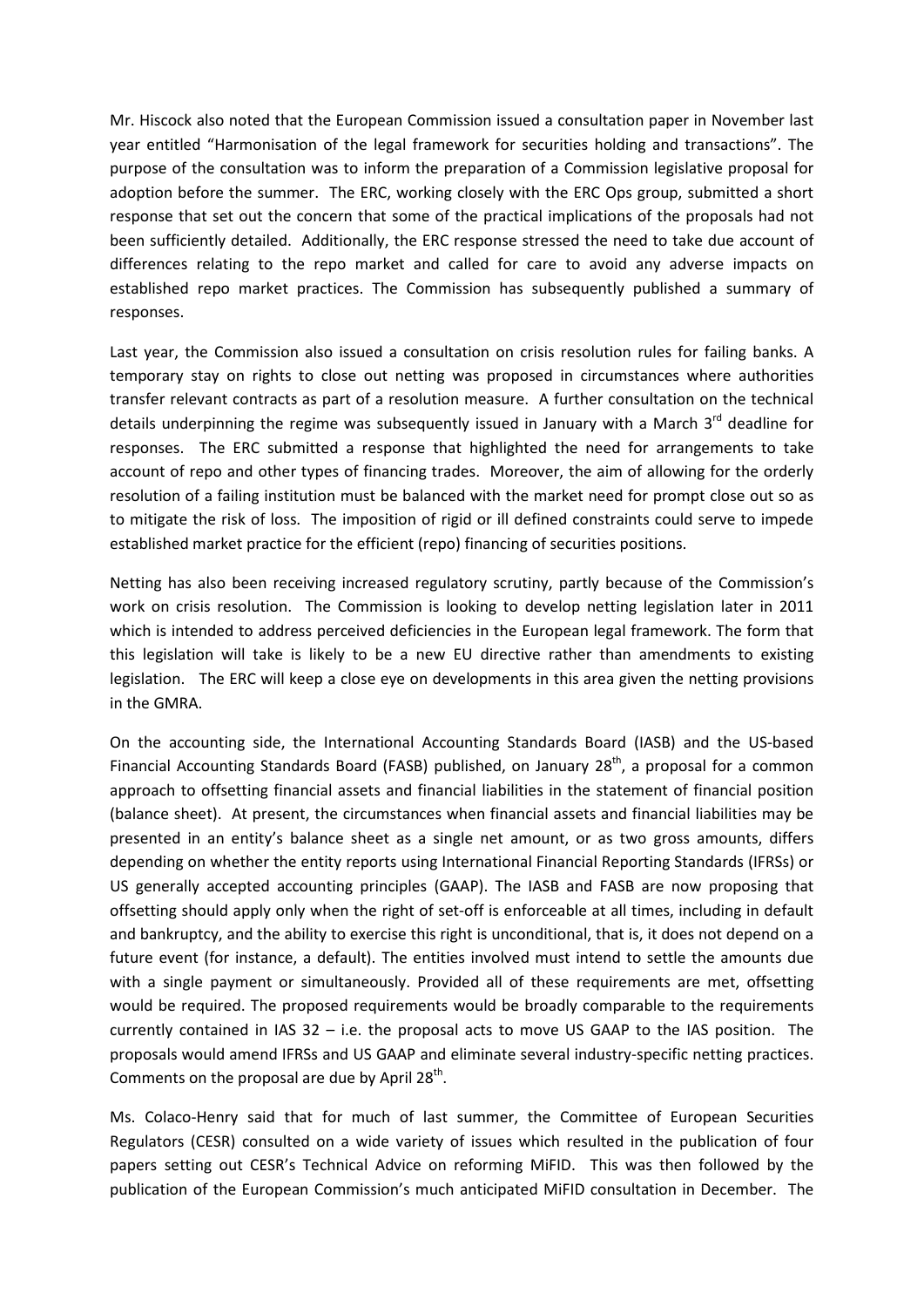deadline for responding to the Commission's consultation was February  $2^{nd}$ . ICMA submitted a focused response on behalf of its membership. Two issues highlighted in the ICMA response are of particular relevance to ERC. The first issue concerns the Commission's proposal to form a new type of market, termed an organised trading facility (OTF). One of the difficulties of responding to the Commission's consultation was the vagueness with which many of the proposals were set out and the proposals on OTFs were no exception. Broadly speaking, the consultation proposed that in addition to regulated markets (RMs), multilateral trading facilities (MTFs) and systematic internalisers (SIs), a new OTF category could be introduced to suitably regulate all organised trading occurring outside the current range of MiFID venues. The consultation suggested that the definition of OTF would capture: "any facility or system operated by an investment firm or a market operator that on an organised basis brings together buying and selling interests or orders relating to financial instruments". This would cover facilities or systems whether bilateral or multilateral and whether discretionary or non-discretionary. The definition would exclude (1) facilities or systems that are already RMs, MTFs or SIs; and (2) pure OTC trading – i.e. any bilateral trades carried out on an ad hoc basis between counterparties and not under any organised facility or system. There are two points to note. First, the consultation states that the definition would be broad and capable of applying to new organised trading facilities that may emerge in the future. This has subsequently been emphasised in various speeches made by Commission officials. Second, the definition uses the term financial instrument rather than transferable securities. This could potentially be very significant. The existing MiFID framework directive defines financial instruments as including transferable securities and money market instruments. However, at present, those aspects of MiFID that relate to secondary market trading – i.e. trading on regulated markets and MTFs etc. are limited to transferable securities. Thus, money market instruments, if they were admitted to trading on a RM or MTF, would not currently be subject to provisions such as pre- and post-trade transparency requirements or transaction reporting. However, the proposed OTF definition is not limited to transferable securities. Instead, the consultation paper sets out that an OTF should be defined as "any facility or system … that … brings together buying and selling interests or orders relating to financial instruments." This would represent a massive extension of MiFID and thus regulatory requirements such as pre- and post-trade transparency and transaction reporting would all potentially apply to transactions in money market instruments taking place on OTFs. Ms. Colaco-Henry noted that the ICMA response to the consultation raised this concern and went on to state that we strongly urge that money market instruments not be brought more fully within the scope of MiFID as to do so would represent a vast expansion of the current scope of MiFID which could result in tremendous cost for little benefit.

Ms. Colaco-Henry also said that the second aspect of the Commission's proposals relevant to the ERC relates to the proposals for pre- and post-trade transparency for cash fixed income securities. On pre-trade transparency the Commission notably departed from CESR's advice. Whereas CESR had recommended that pre-trade transparency requirements should not be mandated for OTC fixed income markets, the Commission proposed the imposition of requirements on OTFs similar to those for RMs and MTFs and also the imposition of an obligation on OTC dealers to make their quotes public. Moreover, it was proposed that these public quotes be binding up to a specific size. Additionally, RMs, MTFs and OTFs would be required to publish pre-trade information in a continuous manner, though this requirement would not apply to investment firms. The ICMA response supported CESR's position that a mandatory pre-trade transparency regime is unlikely to deliver benefits and that mandatory pre-trade transparency requirements should not be introduced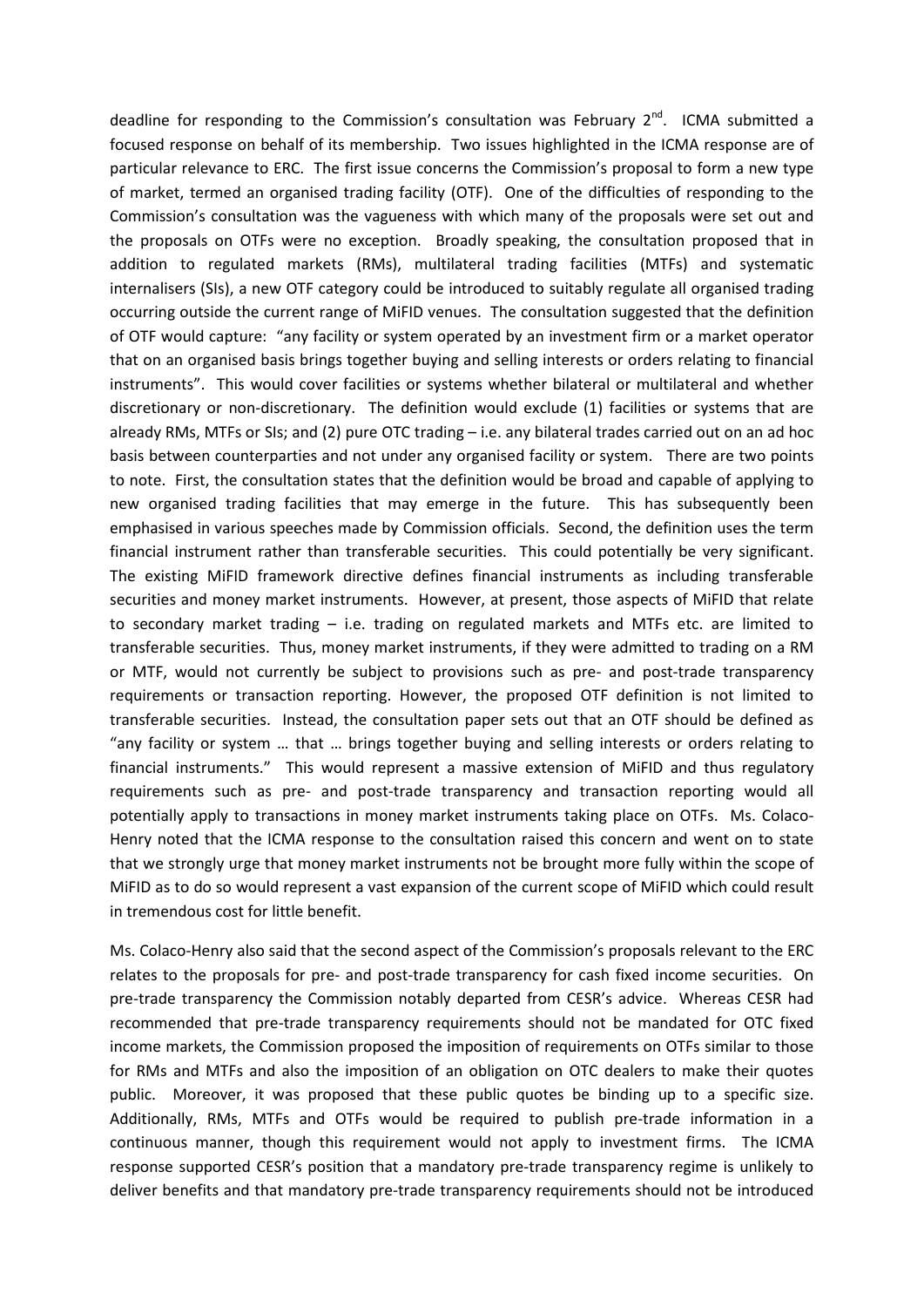in the OTC space. The ICMA response also set out that we did not agree with the proposal that RMs, MTFs and OTFs should provide for real-time and continuous updating of available and actionable trading interest. To do so would significantly interfere with the way the market currently works. The proposal that the pre-trade quotes of investment firms should reflect current market value, be available to the public and be binding below a specific trade size would also be highly problematic and would serve only to increase trading costs and damage liquidity. On post-trade transparency, the ICMA response recommended that any post-trade transparency framework should be based on high/low/median prices published at end of day. There should also be generous delays to accommodate the unique nature of the bond market (as opposed to imposing the same delays as exist in the equities market). Moreover, the framework should be calibrated using data to be collected by ESMA, who could then properly determine the thresholds for a liquidity filter. After thresholds for a liquidity filter had been calibrated, the framework could be implemented in phases. Applying the regime to all bonds from the start, and only rolling back the regime if it appears to be causing damage, does not seem prudent. There is a serious risk that ill considered measures could drive the market to other jurisdictions around the globe.

The purpose of the Commission's consultation was to gather input from stakeholders in order to inform legislative proposals that are now expected to be published in June 2011. It is important to recognise that the December consultation was merely the first step in the process – in that it was a consultation regarding the level 1 directive measures. There is still considerable work to be done to refine the detail that will underpin the level 1 provisions so further consultations are on the way.

In September the European Commission published a [draft regulation](http://europa.eu/rapid/pressReleasesAction.do?reference=IP/10/1126&format=HTML&aged=0&language=EN&guiLanguage=en) on short selling and certain aspects of credit default swaps. This proposal remains under consideration by the Council and the European Parliament. Article 13, concerning buy-in disciplines, attracted the ERC's attention. Article 13, as drafted by the Commission, suggests that a buy-in or penalty should be imposed at the trading venue level. However, for the repo market this is not ideal and instead buy-ins and penalties, if such should be imposed, should only be imposed at the last point in the chain – i.e. settlement venue – otherwise trading will be distorted. Moreover, article 13 makes a number of assumptions that may not be right. First, it assumes that venues would be able to access the full range of securities – where in actual fact they only match buyers and sellers and trading may be fragmented across a number of venues. Second, it assumes that venues are able to obtain securities when market participants cannot. This, in turn, is based on an assumption that the problem is naked short selling – i.e. that the reason for delivery fails is due to an unwillingness by the failing party to deliver the security rather than an inability to do so. If the securities lending market is illiquid then formal buy-in mechanisms of the sort suggested by article 13 (at either trading level or clearing house level) will lead to the problem of unpredictable and potentially enormous borrowing fees that deter trading and reduce market liquidity.

The ERC has articulated its concerns regarding this, including in a letter to the European Parliament's rapporteur Pascal Canfin; and in its response to the Commission's consultation on CSDs and the harmonisation of certain aspects of securities settlement. The ERC feel that the question of buy-ins should not be considered as an isolated article in the Short Selling Regulation, but rather addressed as part of a package of inter-related measures concerning market efficiency.

Currently, both the European Council and the European Parliament are considering what amendments should be made to the draft regulation. Unfortunately, the positions that both bodies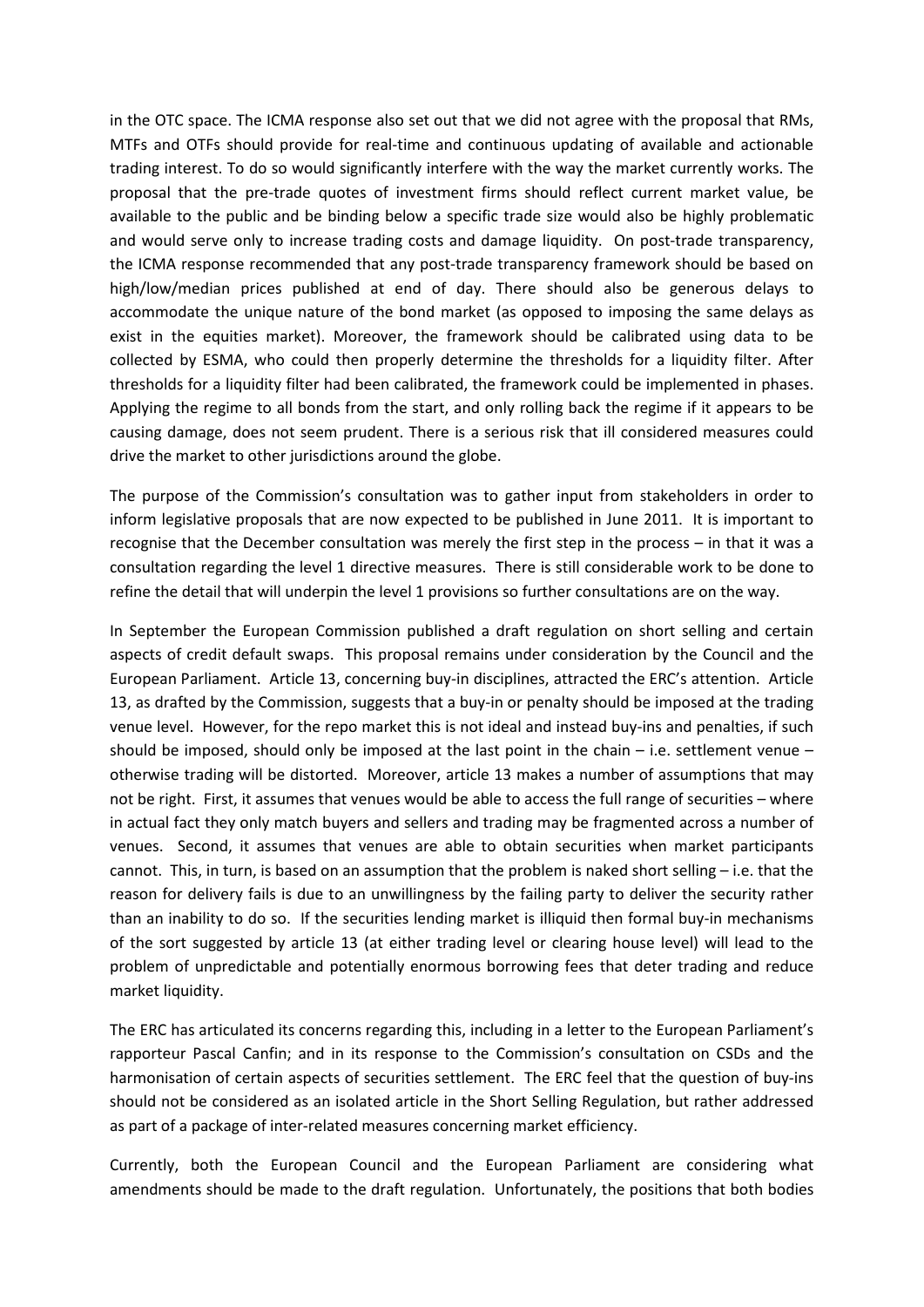seem to be coming to are very far apart from one another. The Council seem to be taking quite a measured approach whereas the Parliament, led by Mr. Canfin, is advocating extending the scope of the regulation to corporate bonds in addition to the current scope of equities, sovereign bonds and CDSs on sovereigns. All that can be said at the moment is that short selling is proving to be very contentious amongst the politicians and it is not clear where we will end up. The ERC Secretariat will endeavour to keep you informed of progress.

#### **9. Update on the work of the ERC Ops Group**

Mr. Nicholas Hamilton said that the ERC Ops Group had considered a number of issues such as triparty interoperability and the ERC White Paper. On triparty interoperability, the ERC Ops group had agreed, in principle, the proposals put forward by the two ICSDs. However, a key concern was the 2pm CET interoperability cut-off. The ERC Ops Group is examining the volume of post-2pm substitutions and recalls to determine the extent to which an early cut-off will be problematic.

The ERC Ops Group had also been looking at settlement barriers identified in the ERC White Paper published last year. The ERC Ops Group had helped to put the White Paper together with particular reference to understanding the settlement regimes in the various domestic markets. On Greece, the ERC Ops Group had provided information on the operational impact of the forced auction process and lobbied the Bank of Greece for improved operational efficiency related to matching and settlement issues. The ERC Ops Group had also been part of an ERC/EPDA delegation to the Bank of Greece in December where the Bank had agreed to consider a central bank lending facility along the lines of the phantom bonds arrangements in Portugal. On Italy, the ERC Ops Group had lobbied through 2010 for improved interoperability between the Express 2 and RTGS cycles and the introduction of a lower shaping size. The latter resulted in a material reduction in fails in the second half of 2010. In October, Monte Titoli had indicated that they would be investing in settlement processing enhancements through 2011 to address most of the ERC White Paper observations. However, Monte Titoli appears to have run into local market resistance and has pulled back from its initial proposal and is embarking on a pre-T2S strategy analysis instead. On Spain, there has been no further dialogue or progress since the Update to the White Paper published in December.

Turning to the structure of the ERC Ops Group, Mr. Hamilton said that the Group had increased to 15 members. However, the Group was still keen to improve the diversity of membership in order to add different perspectives to the forum, including equity financing specialists. Additionally, the Group was keen to ensure that the debate and agenda covered all asset classes and that all operations functions are covered with appropriate levels of expertise. It was also hoped that some buy-side representatives could be included on the Group, though little progress had been made in this regard to date. The Ops Group had also increased meeting frequency and face-to-face participation to the greatest extent possible with a bi-monthly meeting schedule which had resulted in a material increase in physical attendance and participation.

Looking forward, there is continued focus on driving solutions to cross-border settlement barriers. Accordingly, the ERC Ops Group would continue to lobby for the development of CSD overnight batch settlement cycles, the extension of CSD settlement cycles and the earlier transmission of settlement instructions to CSDs. The ERC Ops Group would also continue to work with the ICSDs to explore opportunities and barriers to direct CSD access. Following proven impact in Italy, the Group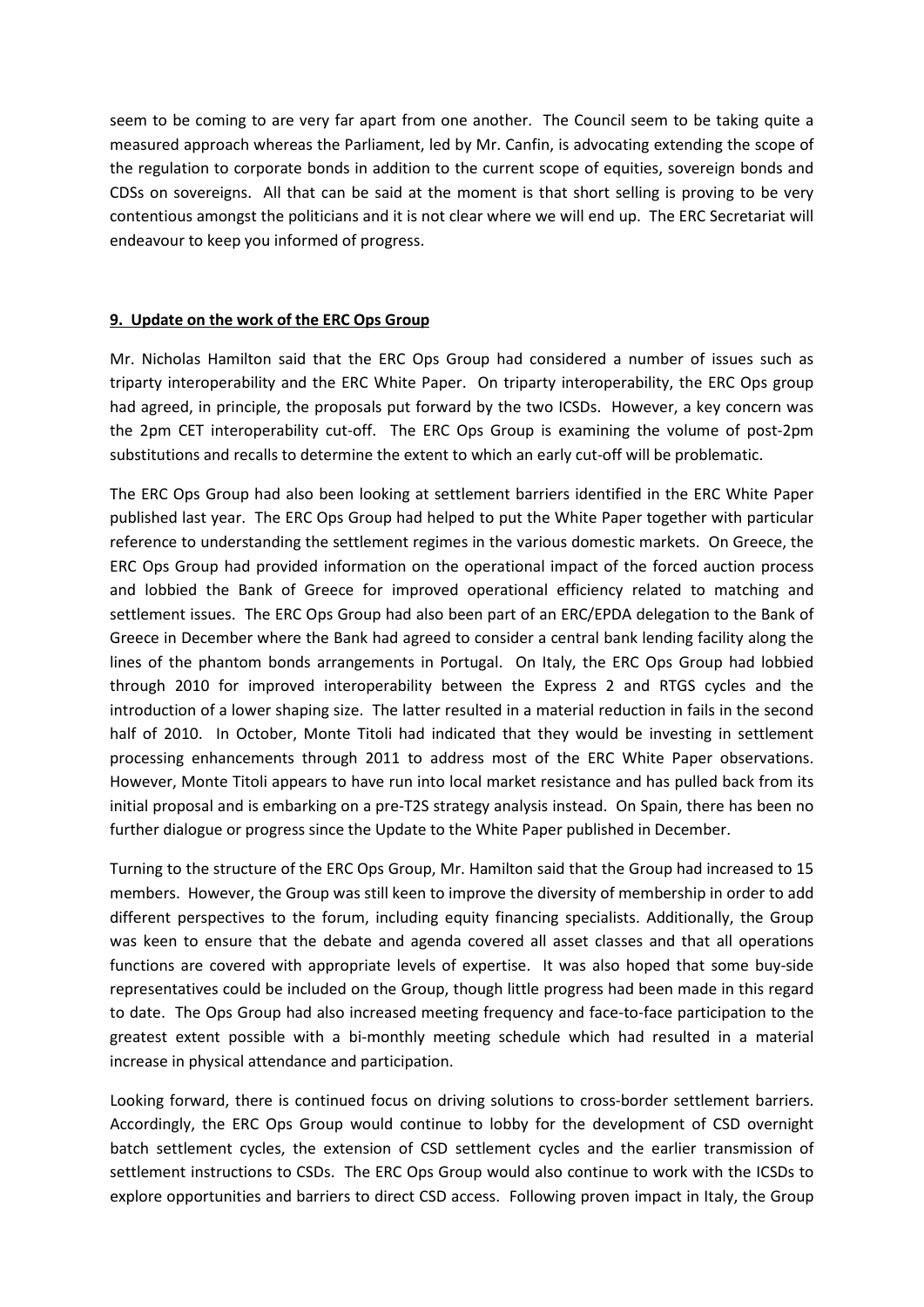would continue to look to improve the shaping of settlement instructions. There was also a need for interoperability between settlement cycles and platforms at the CSD level. The Group would also continue to lobby for Euroclear/Clearstream bridge enhancements. Developments regarding settlement date harmonisation were also being considered carefully.

Turning to continued tri-party interoperability development in support of basket product financing, Mr. Hamilton said that product liquidity needs to be driven by product quality as opposed to being dictated by settlement barriers. This presents a number of challenges. First, there is a need for common processes for CCPs supporting both central and commercial bank money settlement mechanisms. There is also a need to develop full DvP flows across and within ICSDs to protect from loss of credit or liquidity. Discussions are ongoing regarding implementation schedules and levels of market commitment and there is a further question as to whether further settlement bridge enhancements are required. The ERC Ops Group is examining the proposals from an operational and support perspective to identify any residual settlement related product differentiators and ensure that the technology requirements of participants are known.

Regarding repo trade matching, the convergence/harmonisation of settlement timelines had reduced the pre-settlement risk mitigation period, which is one of the main drivers for trade date matching. US market developments and regulatory changes have also been a driver for change, especially given the potential for such developments to impact globally. The need for improved transparency on matched pending flows to aid intraday credit facility management had been another driver for change as had an increase in term book size, with an emphasis on bilateral term repo risk mitigation. One foreseeable challenge was multiple service providers in this area. Another is how to achieve broad adoption, requiring development of a strategy to bring buy side participants on board. Structured financial transactions also present new confirmation and affirmation challenges. The ERC Ops Group intends to issue a best practice statement on trade matching and affirmation.

The ERC Ops Group is also currently reviewing the ICMA Repo Margin Guidelines. There is currently an inconsistency in the application of haircuts, giving rise to margin disputes. More clarity is also needed, as the guidelines are silent in respect of the treatment of fails and assume settlement both pre and post value date. The guidelines are also silent in respect of margin call minimum value thresholds. Finally, the current guidelines require simplification. The ERC Ops Group has set up a specialist operations sub-group to review the guidelines and they plan to publish an amendment to the guidelines to provide further clarity to market participants in respect of best practice.

Finally, the ERC Ops Group has also been reviewing various regulatory consultations to support ICMA in establishing appropriate regulation and legislation regarding the secured funding markets in the future. However, the volume of consultation documents is proving to be challenging. The Group is also trying to ensure collaboration and consistency where appropriate across market groups and participants responses.

#### **10. Results of the elections to the European Repo Committee**

The Chairman announced that the following people had been elected to European Repo Committee.

| Jessica McDermott | Bank of America Merrill Lynch |
|-------------------|-------------------------------|
|                   |                               |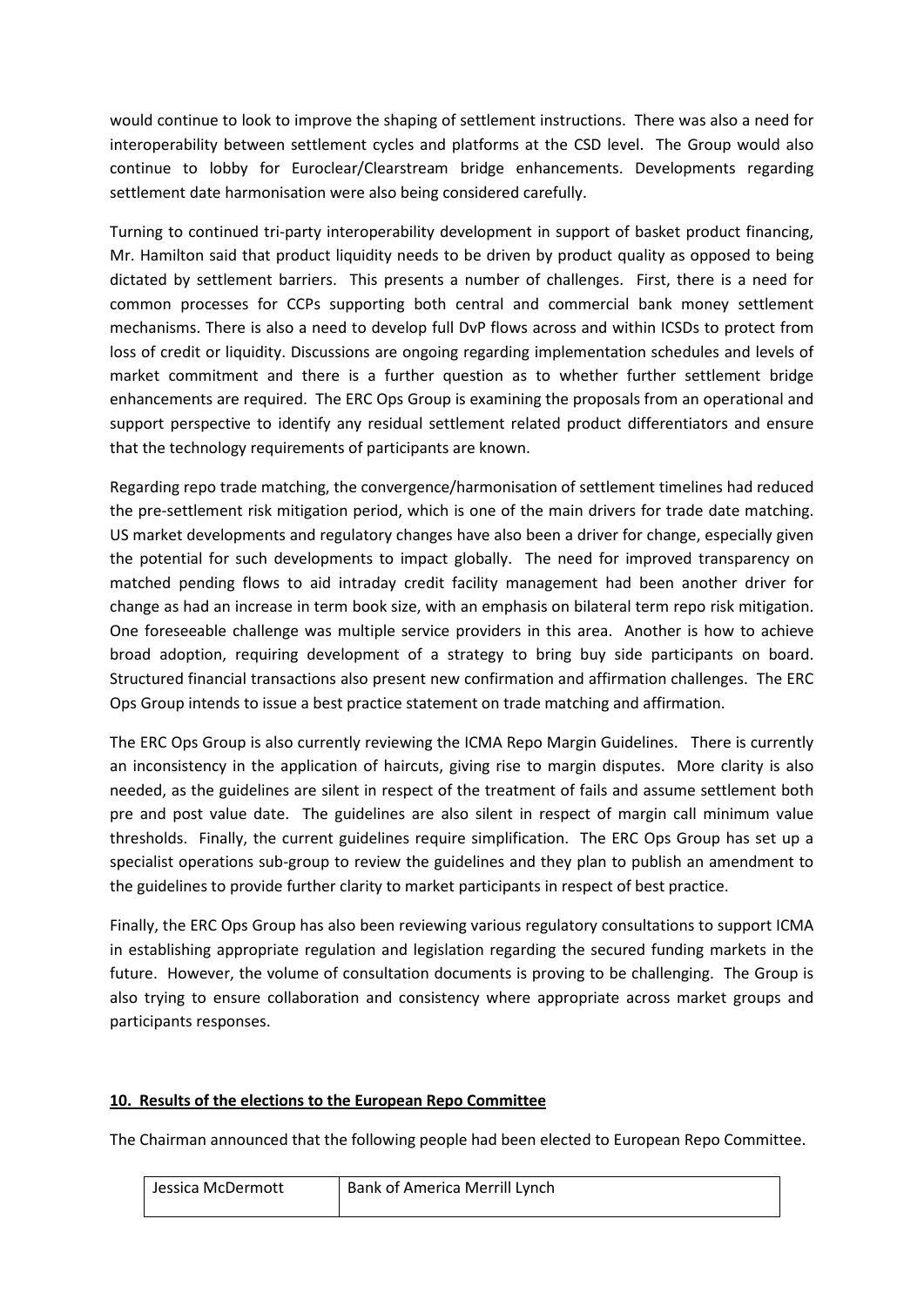| Mats Muri                | Barclays Capital Securities, London               |
|--------------------------|---------------------------------------------------|
| <b>Eugene McRory</b>     | <b>BNP Paribas, Paris</b>                         |
| Herminio Crespo Urena    | Caja de Madrid, Madrid                            |
| Grigoris Markouizos      | Citigroup Global Markets Limited, London          |
| Andreas Biewald          | Commerzbank AG, Frankfurt                         |
| <b>Romain Dumas</b>      | Credit Suisse Securities (Europe) Limited, London |
| <b>Tony Baldwin</b>      | Daiwa Capital Markets Europe Limited, London      |
| <b>David Nicholls</b>    | Deutsche Bank AG, Frankfurt                       |
| Johan Evenepoel          | Dexia Bank Belgium NV/SA Brussels                 |
| Olly Benkert             | <b>Goldman Sachs International</b>                |
| Jean-Michel Meyer        | <b>HSBC Bank plc</b>                              |
| <b>Godfried De Vidts</b> | <b>ICAP Securities Limited</b>                    |
| Andrea Masciovecchio     | Intesa Sanpaolo S.p.A, Milan                      |
| Stefano Bellani          | JP Morgan Securities Limited, London              |
| <b>Edward McAleer</b>    | Morgan Stanley & Co. International plc, London    |
| Michel Semaan            | Nomura International plc                          |
| <b>Simon Tims</b>        | UBS AG, London                                    |
| <b>Eduard Cia</b>        | UniCredit Bank Austria AG, Vienna                 |

The Chairman congratulated the new Committee members. He noted that the next meeting of the Committee is scheduled for June, in the margins of the ISLA Conference, though given the volume of work a further meeting might be scheduled earlier.

#### **11. ERC White Paper Update**

Mr. Richard Comotto said the White Paper was intended to explain the repo market, the phenomenon of specials and the role of short selling to policy-makers and regulators. One theme in the paper was the role of penalties for fails, which seem to have been counterproductive. In December an update to the White Paper was published on Spain. Overall, there has not been a significant amount of progress in that jurisdiction. In Italy, Monte Titoli had suggested a number of system changes last year. However, in December these proposals were put on hold apparently because of the wish of users to examine the economic case given the imminence of T2S. Nevertheless, Monte Titoli has implemented a few changes that have improved the settlement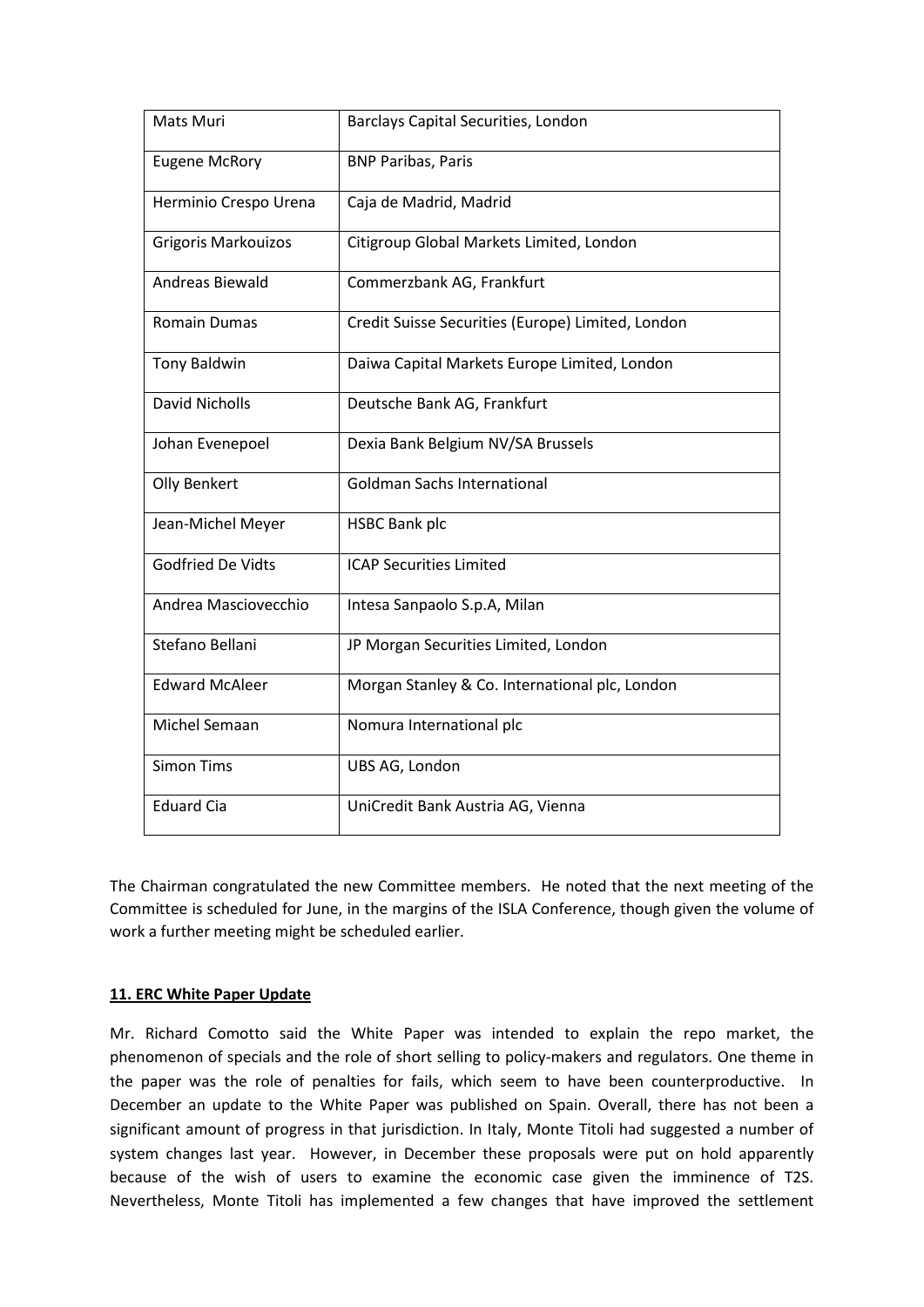situation in Italy. In Greece, a brainstorming session was held in December between the European Primary Dealers Association /European Repo Committee and the Greek authorities. The possibility of the provision of phantom bonds is under consideration. Discussions are ongoing and it is anticipated that a further update on Italy and Greece will be published on March 25<sup>th</sup>.

## **12. Repo Code of Conduct**

Mr. Richard Comotto said that the ERC had already published a best practice guide to repo margining and repo trading practice guidelines. The purpose of developing a repo code of conduct was to update, consolidate and extend the existing material. It will also send a signal to regulatory authorities that the market is taking action to police itself and therefore further regulatory intervention is not required. There will be extensive consultation with market participants on the Repo Code of Conduct which will take place in the next few months.

## **13. The 20th Repo Survey**

Mr. Richard Comotto said that the  $20^{th}$  repo survey had been conducted on December  $8^{th}$  2010. 57 institutions took part in the survey. Looking back over the years, the number of participants has fallen, which was largely due to mergers and the financial crisis.

This latest survey shows a decline in the headline number, (down to EUR 5,908 from EUR 6979 in June 2010) but this largely reflected the peak in June 2010 which was driven by a number of exceptional transactions. These exceptional transactions have now been largely unwound and thus it could be argued that the overall trend of the survey has reverted to a more natural progression. If the June 2010 results are excluded then it becomes apparent that there has been a slight recovery from the December 2009 figure (up 5.8%).

The latest counterparty analysis reflects strong underlying growth in electronic trading. Some of this reflects the revival of the Spanish repo market following the introduction of CCP services. The directly-reported share of electronic trading in Spanish collateral increased to 7.0% from 3.8%. Increasing use of electronic trading has also been reported in Italy and Portugal. The rise of electronic trading has come about at the expense of voice brokers. The geographical analysis shows a recovery in the levels of anonymous trading largely due to the unwinding of the exceptional transactions of last year. There was also a decrease in transactions into and out of the Euro zone, also probably due to the unwinding of the exceptional transactions. Tri-party repo increased from 7.9% to 11.5%.

Regarding the way in which business is cleared, the analysis shows that the importance of CCPs continues to grow. While the bulk of CCP cleared business continues to be executed electronically (18.5% of total repo, compared to 13.7% in June 2010), significant volumes are negotiated directly between parties or through voice-brokers and registered with CCPs after the trade (13.8% of total repo, compared with 8.7% in June 2010). However, the share of CCP-cleared repo business is still below the record set in December 2008, shortly after the collapse of Lehman Brothers, when as much as 33.2% of the total surveyed business was cleared through CCPs (17.6% electronicallynegotiated and 15.6% directly or via voice brokers).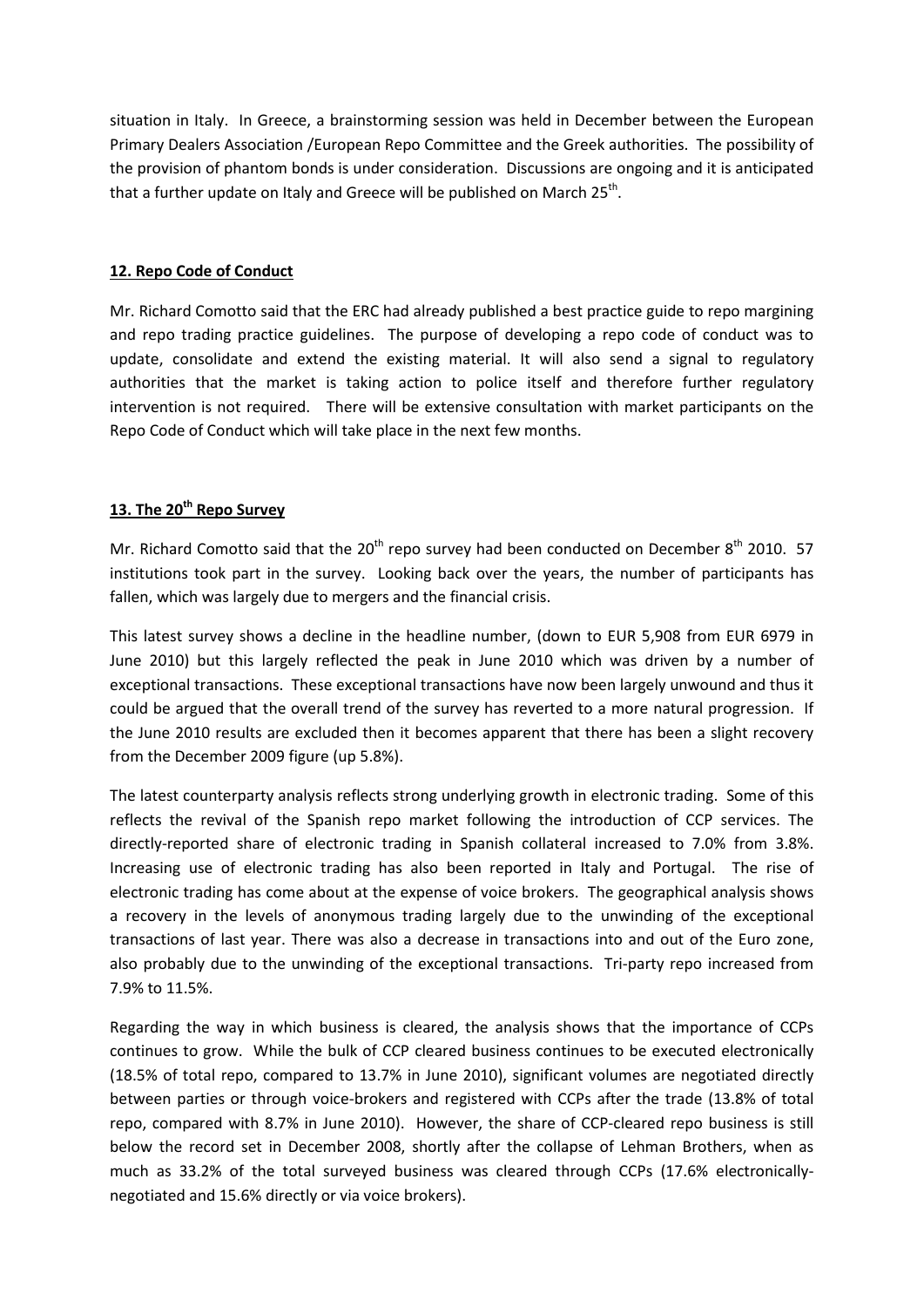Cash currency analysis shows that the share of US dollar repo is up to 20.1% which is down from the 28.3% in June 2010 (but still higher than the 15.9% in December 2009), which may signify that the effect of the exceptional transactions have been substantially but not fully unwound. Because the reversal in the share of the dollar was only partial, the shares of euro and sterling repo did not recover all the ground lost in June 2010. Swiss franc repo trading also saw a jump. Cross-currency trading also saw a significant increase to a record 5.6% from 3.2% in June 2010. However, there is a sense that this number does not adequately reflect the true picture. It has been suspected in the past that possibly cross-currency business was being under-recorded (evidence included the fact that the proportion of dollar cash far exceeded the proportion of US collateral, suggesting many US dollar repos were being transacted against collateral denominated in other currencies). The recent increase in reported cross-currency repo would seem to be an indication of underlying growth rather than wider reporting.

Collateral analysis reveals that "other OECD" has come down to 13.7%. The share of government bonds within the pool of EU-originated collateral felt slightly to 76.6% from 77.6%. The share of government bonds within the pool of EU originated collateral also fell back in directly-reported triparty business, touching 49.3%, down from 54.3%. There were significant increases in the use of Italian, Portuguese and Spanish collateral in tri-party repo (to 9.0%, 1.2% and 8.7% from 6.9%, 0.6% and 3.5%, respectively).

Contract analysis showed an unwelcome increase in December 2010 in undocumented sell/buybacks to 3.6% from 2.6%.

Repo rate analysis showed the share of floating-rate repos fell back to 7.6% from 10.1% in the main survey and to 12.8% from a record 14.3% in directly-reported electronic business. Regarding maturity analysis, two-thirds of the market has been in short-dates historically. However, this figure fell back in the June 2010 survey, and it has not reverted. The data also shows that voice brokers specialise in longer term deals. The unwinding of the exceptional transactions recorded in June 2010 pushed the share of forward-start repos down to 6.7% from a record 18.2% in June 2010, closer to historical levels. The survey did not show an increase in longer-term transactions despite reports of a rising volume of such transactions. It may be that these transactions are not being captured by the survey because of the way they are booked or structured. This is being investigated.

Product analysis revealed securities lending conducted on repo desks grew to 18.8% from 15.4%. Concentration analysis showed the concentration of surveyed repo business fell back, again reflecting the unwinding of the exceptional transactions recorded in June 2010, which had produced a sharp increase in the reported concentration of the market. In December 2010, the top 10 survey participants accounted for 61.7%, compared with 68.8% in June 2010. The next survey will take place on 8 June 2011.

Turning to the Russian repo survey, Mr. Comotto said that in 2010, the National Securities Market Association (NSMA) and the Russian Repo Council had launched a regular semi-annual survey of the Russian repo market. The survey was inspired and informed by the ICMA's semi-annual survey of the European repo market. This first NSMA survey asked for the outstanding value of repo contracts at June 1 2009, and turnover between December 1 2009, and May 31 2010. The survey had 68 participants (of which 62 were banks) and is believed to encompass over 70% of the Russian repo market.